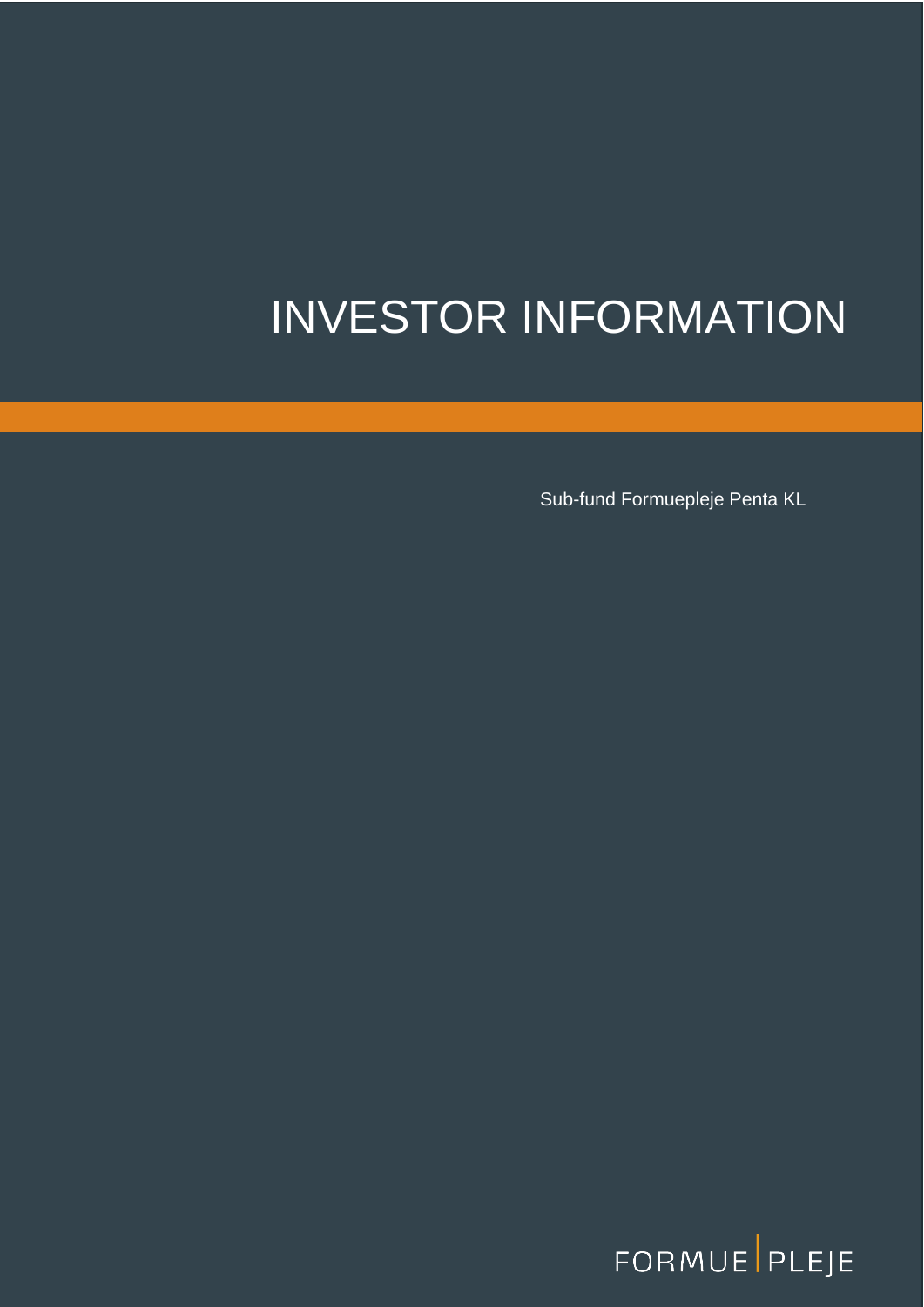# <span id="page-1-0"></span>**Responsibility for Investor Information**

As the Manager of Kapitalforeningen Formuepleje Penta, we hereby declare that, to the best of our knowledge, the details of this Investor Information are correct and contain all material information that section 62 of the Danish "lov om forvaltere af alternative investeringsfonde m.v." (Act on Alternative Investment Fund Managers, etc.), requires to be made available to the Fund's investors.

Investor information approved and published March 17<sup>th</sup>, 2022

Formuepleje A/S

Søren Astrup Manager

Niels B. Thuesen Board member, CEO Formuepleje Holding A/S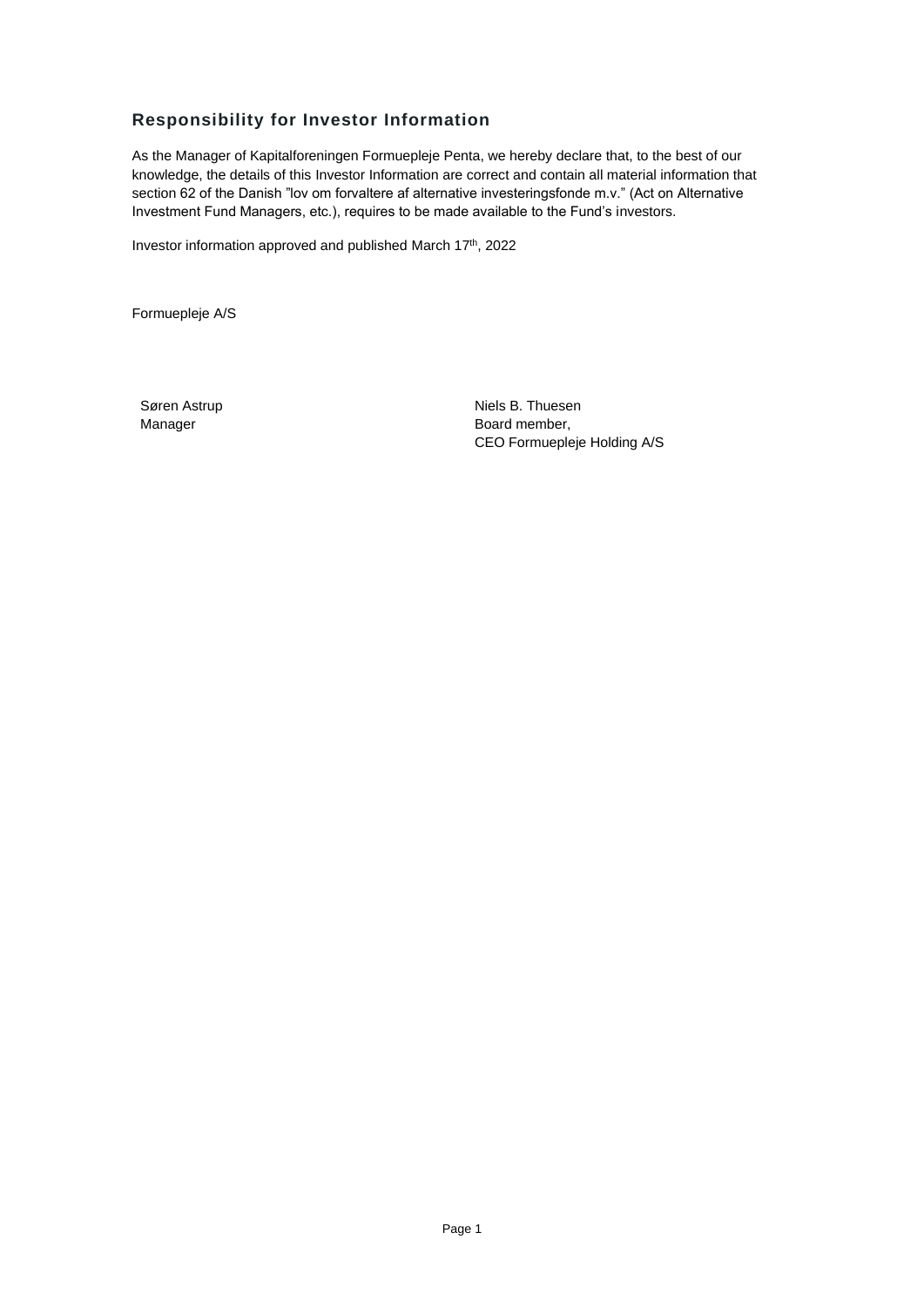# TABLE OF CONTENTS

| Assets 8  |  |
|-----------|--|
|           |  |
|           |  |
|           |  |
|           |  |
|           |  |
|           |  |
|           |  |
|           |  |
|           |  |
|           |  |
|           |  |
|           |  |
|           |  |
|           |  |
|           |  |
|           |  |
|           |  |
|           |  |
| Rights 21 |  |
|           |  |
|           |  |
|           |  |
|           |  |
|           |  |
|           |  |
|           |  |
|           |  |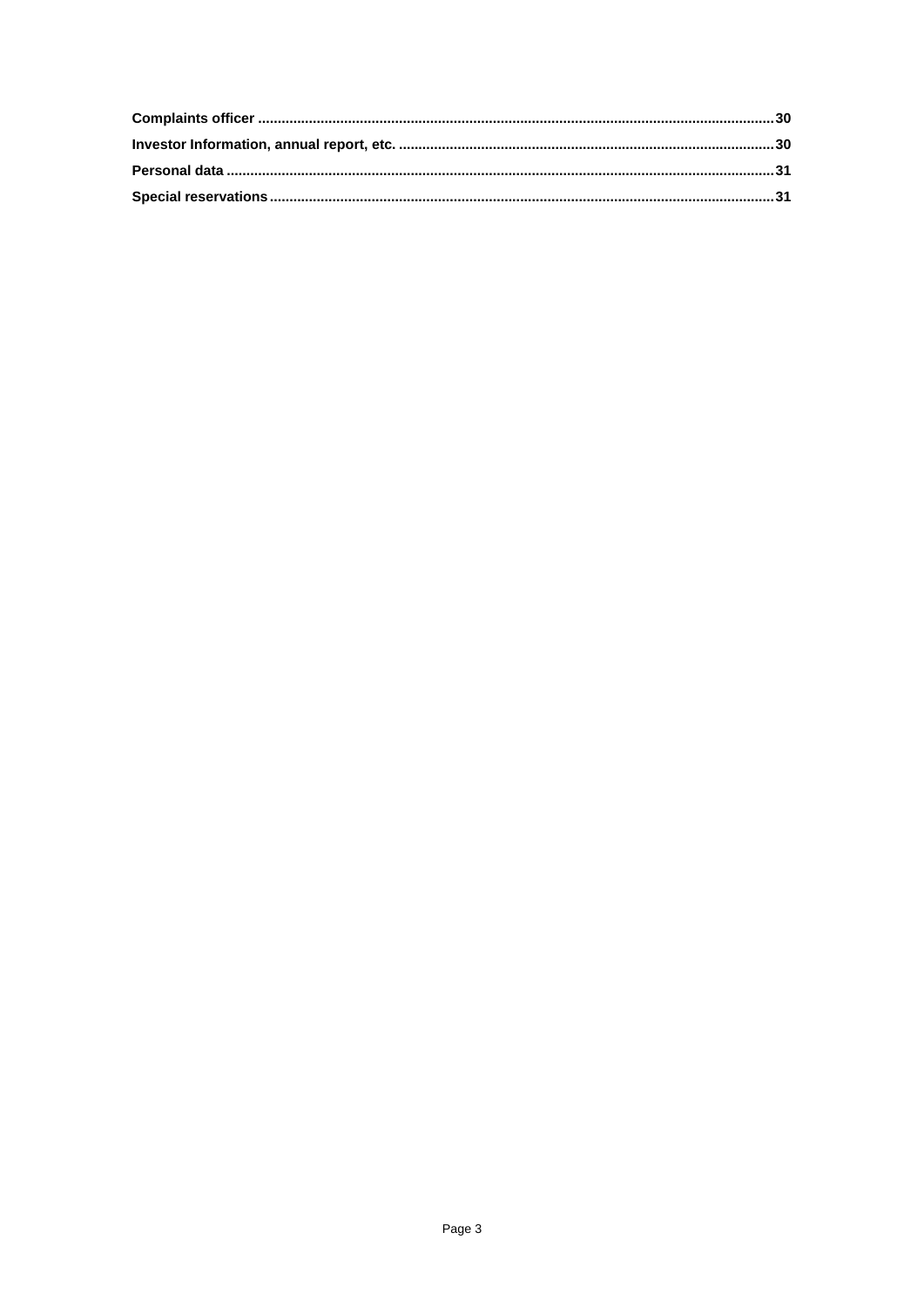# <span id="page-4-0"></span>**INTRODUCTION**

This document, entitled Investor Information, has been prepared by Formuepleje A/S (Manager), which manages Kapitalforeningen Formuepleje Penta (The Fund), in compliance with section 62 of the Danish "lov om forvaltere af alternative investeringsfonde m.v." (The AIFM Act). This Investor Information has been prepared in Danish and addresses Danish investors, including retail investors. It has been drawn up in compliance with Danish rules on capital associations and divisions authorised for marketing to retail investors as well as European Union legislation for alternative investment fund managers, etc.

The Investor Information is available on the Fund's website.

The Fund meets its general disclosure obligations towards investors by either sending the information to each individual investor, publishing it in the annual report or making the information available on the website.

# <span id="page-4-1"></span>**NAME AND ADDRESS OF THE FUND**

Kapitalforeningen Formuepleje Penta c/o Formuepleje A/S Værkmestergade 25, 8. DK-8000 Aarhus C, Denmark (hereinafter: The Fund)

Website[: www.formuepleje.dk](http://www.formuepleje.dk/)

## <span id="page-4-2"></span>**Registration numbers of the Fund**

Reg. no. with the Danish Financial Supervisory Authority: 24.024 CVR no.: 35 40 14 07

## <span id="page-4-3"></span>**Formation**

On March 20<sup>th</sup>, 2014, the Fund changed its name from Hedgeforeningen Formuepleje Penta to Kapitalforeningen Formuepleje Penta in connection with changing its legal status from that of a hedge fund to a capital association. Hedgeforeningen Formuepleje Penta was originally formed on 10 July 2013.

The Fund comprises the Sub-fund:

Formuepleje Penta KL SE number: 33 49 06 90 ISIN code: DK0060498343 FSA (FT) number: 24.024-1 (hereinafter: the Sub-fund)

# <span id="page-4-4"></span>**MANAGER OF THE FUND**

The manager of the Fund is Formuepleje A/S, Værkmestergade 25, 8., DK-8000 Aarhus C, Denmark (hereinafter: the Manager).

The Manager is responsible for portfolio management and risk management in the Fund. In addition, the Manager is responsible for the administration of the Fund, including the Fund's legal and accounting services, investor requests, valuation and pricing, compliance, distribution of dividends, issue/redemption of units, etc., see Schedule 1 to the Danish "lov om forvaltere af alternative investeringsfonde m.v." (Act on Alternative Investment Fund Managers, etc.)

Subject to special terms set out in the Danish "lov om forvaltere af alternative investeringsfonde m.v." (Act on Alternative Investment Fund Managers, etc.), the Manager may delegate functions/assignments to third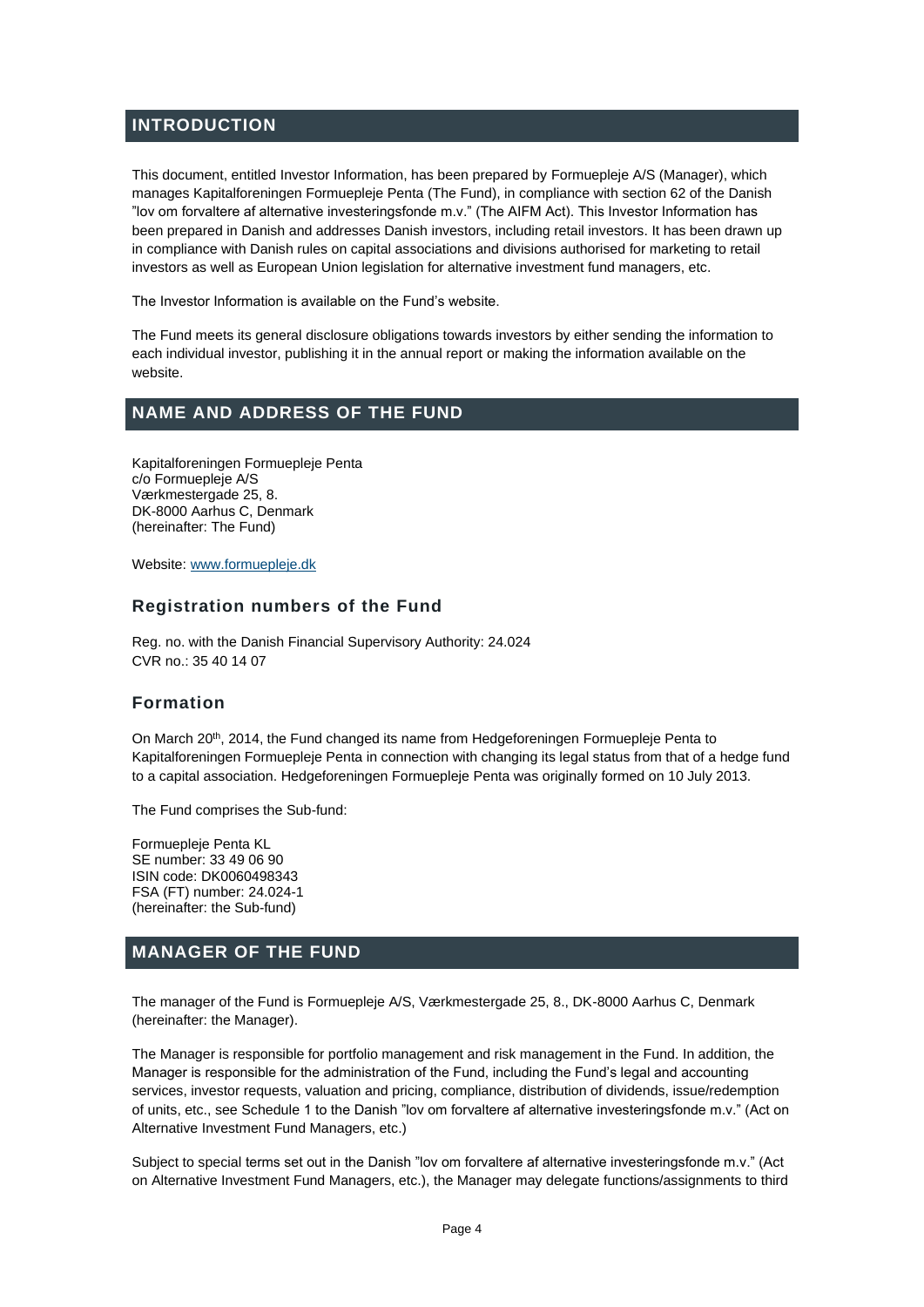parties under the Manager's responsibility. The Manager's liability towards the Fund and its investors are not affected by the Manager's delegation of assignments to third parties.

The Manager has currently entered into agreements with third parties in the following areas:

• Marketing and arrangement of sales of investment certificates

The manager has entered into an agreement with external financial companies and investment advisors regarding distribution of the Fund's shares for, inter alia, to increase accessibility for investors. The Fund does not pay separately for this. No conflicts of interest are deemed to exist in such agreements. The Investor may, at any time, contact the Manager with a request for disclosure of the Manager's distribution partners.

To meet the requirements in section 16, subsection 5 of the AIFM Act, on capital adequacy requirements and insurance, the Manager has taken out a professional liability insurance, however, this does not cover the full assets under management. The Manager has therefore increased the capital base so that it is able to cover any risks of liability as a result of negligence.

# <span id="page-5-0"></span>**CONFLICTS OF INTEREST AND COMMUNITY OF INTEREST**

A manager of alternative investment funds must apply any reasonable organisational and administrative arrangements in the structuring of its business that are able to identify, prevent, manage and monitor conflicts of interest in order to prevent them from harming or adversely affecting the interests of the managed alternative investment funds or their investors.

There is a potential for conflicts of interest to arise between

- the Manager and the Fund/investors in the Fund,
- the Fund and the Manager's other clients,
- the Fund and the Manager's employees.
- the Fund and its investors,
- the Fund's investors.

As a manager and investment adviser, the Manager has a long tradition of building a real community of interest between the Fund's investors and the Manager. Since May 1, 1988, when the first investment fund was launched by the Manager, the community of interest has been a prioritised focus area, which is reflected in, among other things:

- 1. The fee model
- 2. Owners and management invest in the same solutions as the Fund's investors
- 3. Independence of trade interests
- 4. Transparency

The Fund's fee model is described in the section "Investment advisor". The Fund's fee to the Manager must support that the Fund has an absolute return target of a long-term, high return. This is reflected in the fact that the Fund must pay the Manager less if the return is low and more if the return is high. A High-Water Mark (HWM) model is also used, which means that the Manager's fee is reduced until the price exceeds HWM again.

Since its founding in 1986, Formuepleje has had a tradition of both owners and management as well as the majority of employees investing in the same solutions as customers, and thus in the funds for which Formuepleje is the manager and advisor. And on the same terms offered to the Funds' investors, of course. This was further formalised in 2021, where all owners of the parent company in the Formuepleje Group, FP Kapital A/S, were required to have a significant investment in Funds managed by the Manager.

The Manager has also minimised the risk of conflicts of interest of the Fund by not receiving earnings from trading in securities, including brokerage, surcharges on the price of securities and/or exchange rates and/or financial contracts and/or settlement costs etc. Therefore, securities etc. are not traded through related parties either.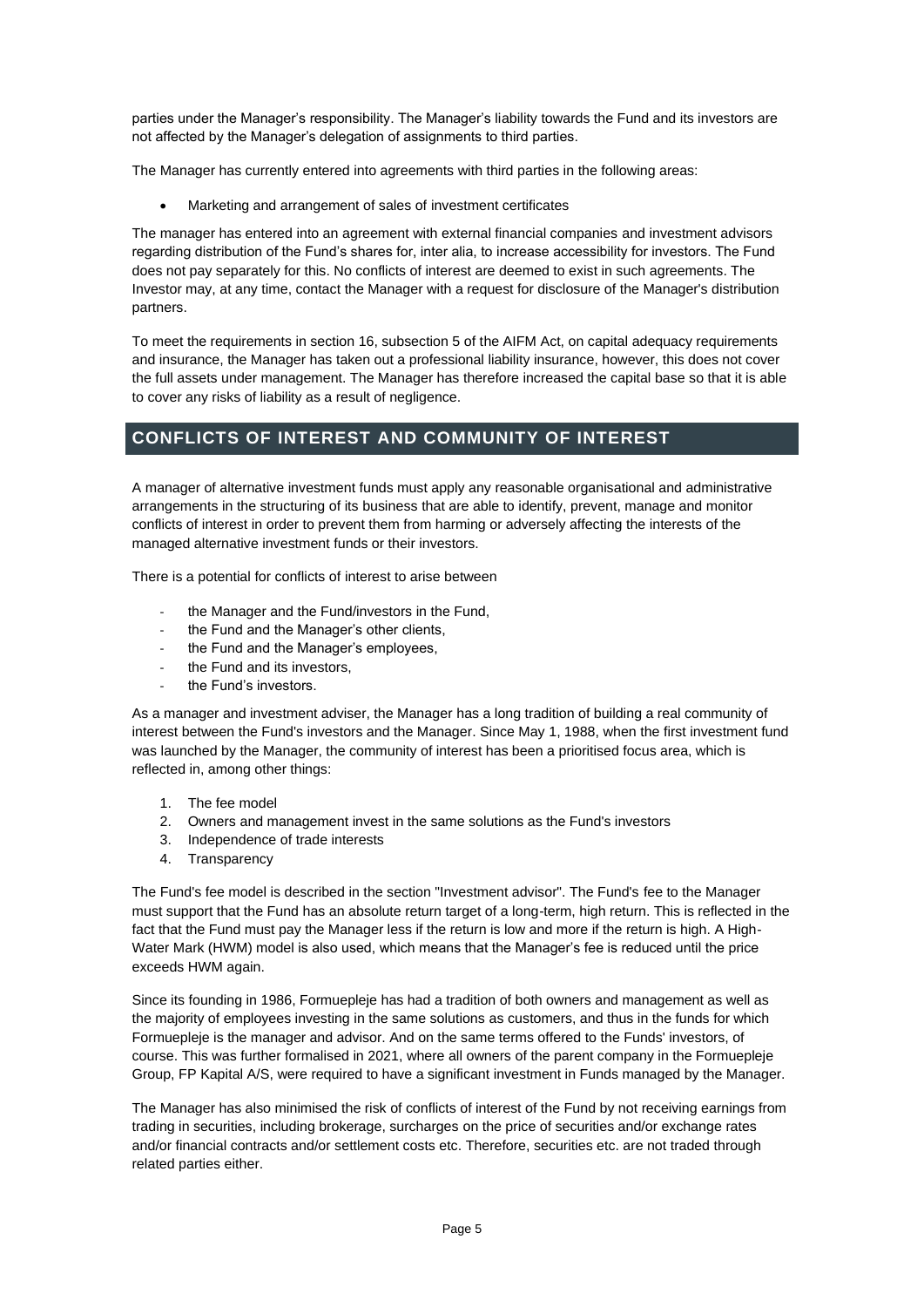The Manager has a tradition of presenting all costs incurred by the Fund as well as the return for managed funds, including funds with balanced investment solutions. Furthermore, the Manager exercises the utmost care to avoid other potential conflicts of interest and has, among other things, established business procedures and policies designed as far as possible to minimise, prevent and manage potential conflicts of interest. The Manager's interests policy can be found a[t www.formuepleje.dk.](http://www.formuepleje.dk/)

## <span id="page-6-0"></span>**OBJECT**

The Fund aims to create a high, long-term return for the Fund's investors. The Fund's return must be achieved at a loss risk which, over a span of 2 years, gives the same or lower risk of loss as an un-geared global share index portfolio (hereinafter referred to as an un-geared index portfolio) in the "High Risk" risk category, which is the investor's risk alternative

The Fund will typically use gearing to achieve a higher long-term return at the same loss risk as for the ungeared index portfolio. As a result, the Fund's proportions of shares and bonds may be higher than for the non-geared index portfolio in the "High Risk" risk category. This is illustrated in the chart below, which shows how balanced portfolios traditionally invest by investing in an ungeared combination of shares and bonds (the curved line). The Fund invests in a low-risk portfolio (Optimum), which is geared to a loss risk level corresponding to High Risk for an un-geared index portfolio.



Source: Formuepleje A/S

Note: The figure shows, in a simplified manner, five of the funds that the Manager offers – and four have a higher expected return at the same loss risk over 2 years as an un-geared index portfolio. The Fund is categorised as High Risk.

As is shown above, a higher return is to be expected for the Fund compared with the return for the un-geared index portfolio for High Risk.

The Fund's assets and liabilities are also actively managed – and it will be possible to purchase additional financial instruments on an ongoing basis to hedge the Fund's market risk. Therefore, the Fund must be expected to deliver higher returns after accounting for all costs.

An un-geared index portfolio in the risk category "High Risk" is defined as a portfolio consisting of: 100% global shares.

The Fund's return and risk profile thus differ significantly from the un-geared index portfolio.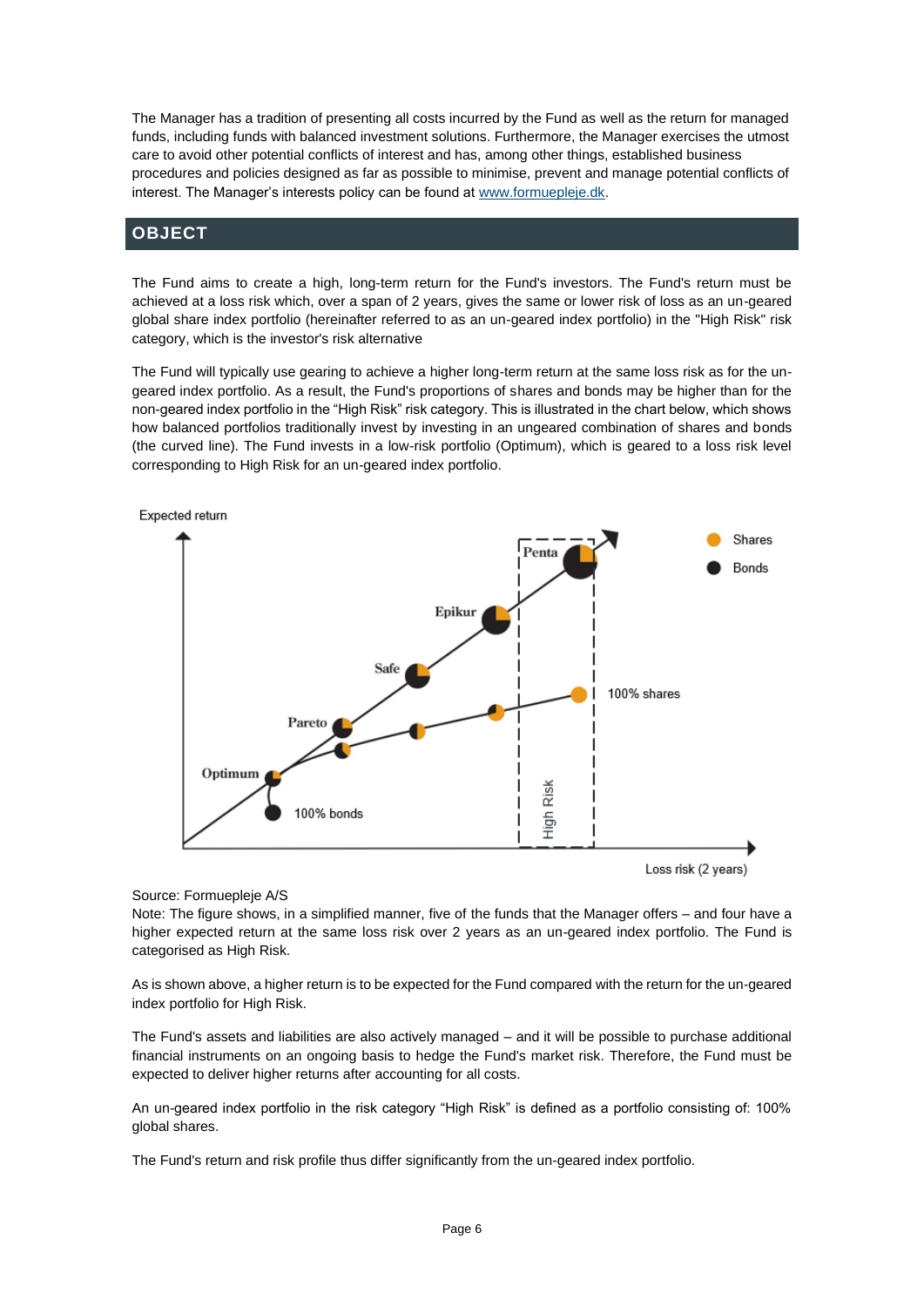The Fund's purpose in terms of return and risk of loss is expressed below:

#### **Return:**

- The primary goal is to deliver a high long-term return that exceeds a hurdle rate of 7% p.a. after all costs.
- In the long term, a higher return for the Fund than the investor's risk alternative is to be expected, which is a secondary objective.

#### **Loss risk (risk profile in the event of large drops in share prices)**:

- Better asset preservation is to be expected than for the investor's risk alternative although for periods of 2 years or longer after the negative event that caused the share price to decline.
- Over shorter periods of up to 2 years, less asset preservation can be expected than would have been achieved with the investor's risk alternative.

It is noted that the investors' risk alternative for High Risk (also referred to as the loss risk index) is defined as an un-geared index portfolio composed of:

• 100% global shares

This provides an expected long-term return at no cost to the un-geared index portfolio of 6.2% p.a., if the long-term return expectations applicable as of 1 January 2022 from the Danish Council for Return Expectations (RFA) are applied. RFA's return expectations are used by i.a. life insurance companies and pension funds to calculate the expected pension for their customers.

The Fund's long-term hurdle rate of 7% p.a. after all costs is deliberately set somewhat higher than the expected long-term return for the investor risk alternative (the un-geared index portfolio). The reason for this is that active management is used combined with gearing in the Fund.

The hurdle rate is also determined on the basis of what long-term return might be expected from a similar investment in the market with the same asset allocation, including gearing, as the Fund's expected average asset allocation (without costs) – and then rounded up to reflect that the Fund also conducts active management. This is explained in more detail in the section on the Fund's fees to the Manager.

If the long-term expected returns from RFA change significantly, the Fund's hurdle rate may change. A review of the Fund's hurdle rate is made once a year in connection with the assessment of the agreement basis with the Manager.

The Fund may invest in liquid securities and financial contracts, including shares, bonds, financial instruments and currency, as well as other financial instruments covered by Annex 2 to the Danish Lov om fondsmæglerselskaber og investeringsservice og -aktiviteter (FIA) (the Act on Investment Firms and Investment Services and Activities). In addition, investments can be made in other funds that meet the same criteria for securities and financial contracts.

# <span id="page-7-0"></span>**INVESTORS**

Investors in the Fund shall be any owner of one or more shares of the Fund's assets.

The legal consequences of investing in the Fund generally correspond to those of any other investment in securities. Upon registration of the unit certificates, the investor becomes the owner of the proportionate share of the Fund that the investment equals.

All investors in the Fund enjoy the same rights with respect to issues concerning all investors in the Fund.

The investors shall only be liable to the extent of their contributed capital and shall not otherwise be liable for the liabilities of the Fund.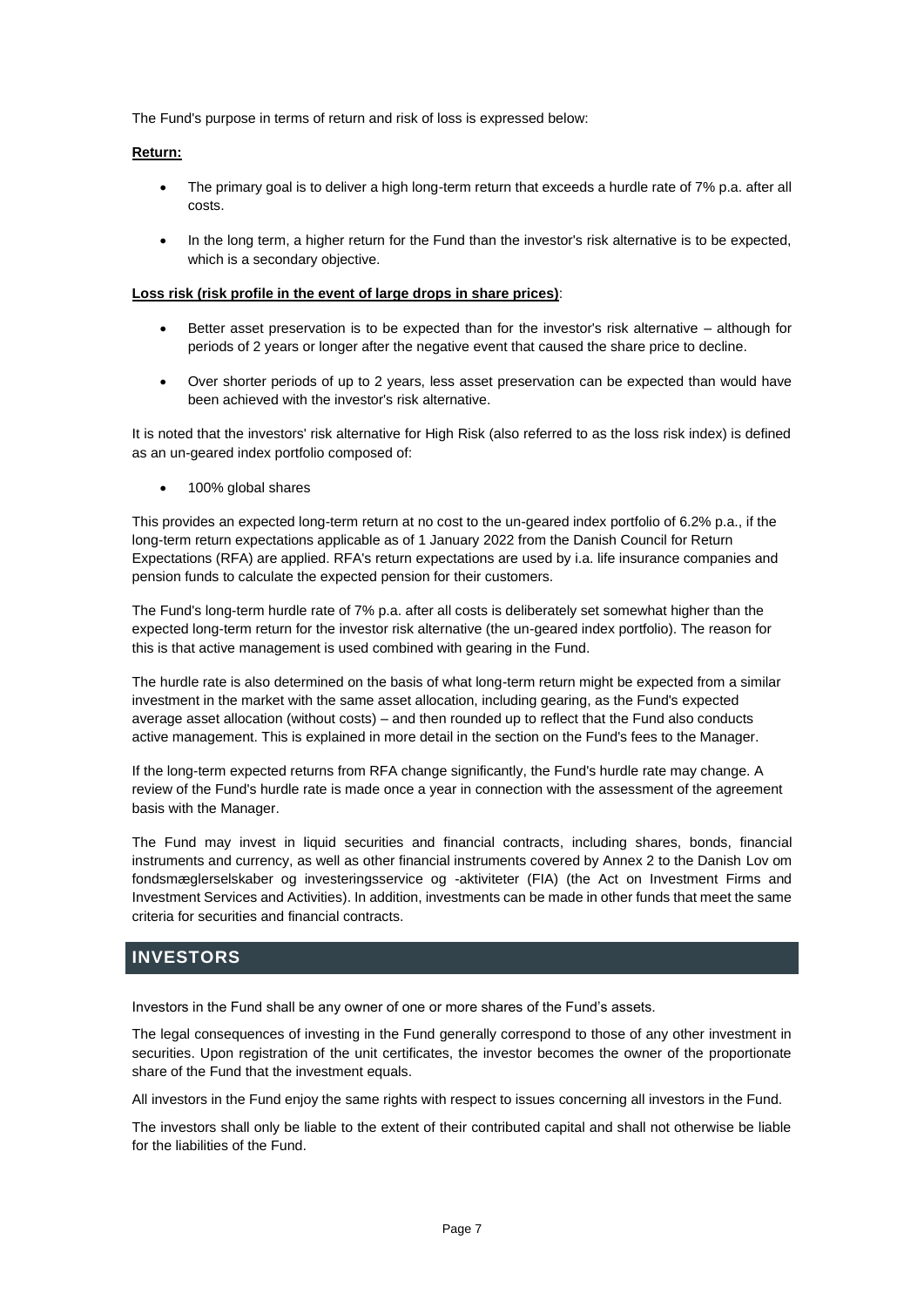All investors in the Fund will receive the same treatment with respect to issues concerning the Fund, and all investors in a Sub-fund will receive the same treatment with respect to issues concerning the Sub-fund. No investors have been granted any special rights that have not been disclosed in this document. The Manager exercises the greatest possible care in order to treat the investors of the Fund fair. Any issues concerning investments in the Fund are subject to Danish law and venue.

With respect to certificate-issuing Sub-funds, the legal act of perfection to be observed to ensure execution and recognition in Denmark is registration with VP Securities A/S.

# <span id="page-8-0"></span>**ARTICLES OF ASSOCIATION AND ANNUAL REPORTS**

The Fund's financial year is the calendar year. For each financial year, the Board of Directors of the Fund shall prepare an annual report in accordance with the provisions of the legislation applying to Danish UCITS, consisting, as a minimum, of the management's review, statement by the management for the Fund and financial statements for each Sub-fund consisting of balance sheet, income statement and notes, including a presentation of the accounting policies.

The annual report is audited by at least one state-authorised public accountant elected by the general meeting.

The Fund shall prepare a semiannual report for each Sub-fund consisting of an income statement for the period 1 January to 30 June and a balance sheet as at 30 June.

The most recent audited annual report can be obtained from the Fund's website as well as from the Fund's Manager on request. In addition, annual reports will be sent directly to investors registered by name making a request to this effect. Annual reports are also published via Nasdaq Copenhagen A/S.

The Sub-fund's assets are subject to management and keeping of accounts, and an annual report is prepared for the Sub-fund.

# <span id="page-8-1"></span>**Financial calendar**

Expected publication dates of the semiannual and annual report, as well as the date of the general meeting.

| March 17 <sup>th</sup> , 2022  | Annual Report 2021            |
|--------------------------------|-------------------------------|
| April 29 <sup>th</sup> , 2022  | Ordinary general meeting      |
| August 31 <sup>st</sup> , 2022 | Semiannual report for H1 2022 |

The exact dates are set out in the financial calendar published via stock exchange announcement.

## <span id="page-8-2"></span>**Assets**

As of December 31, 2022, the Fund's total assets amounted to: DKK 10.1 billion.

## <span id="page-8-3"></span>**Sub-funds**

The Sub-funds of the Fund are separate entities in relation to liability. The Fund has only one Sub-fund, which is dealt with in the following section of the Investor Information.

# <span id="page-8-4"></span>**FORMUEPLEJE PENTA KL**

## <span id="page-8-5"></span>**Investor profile/The typical investor in the Sub-fund**

However, the sub-fund is primarily aimed at investors who have experience with and insight into securities trading, and who can accept investment in a portfolio of shares and bonds that use gearing – although with a loss risk corresponding to the risk category "High Risk" for an un-geared index portfolio (see description under "PURPOSE"). Other investors should only invest based on concrete advice.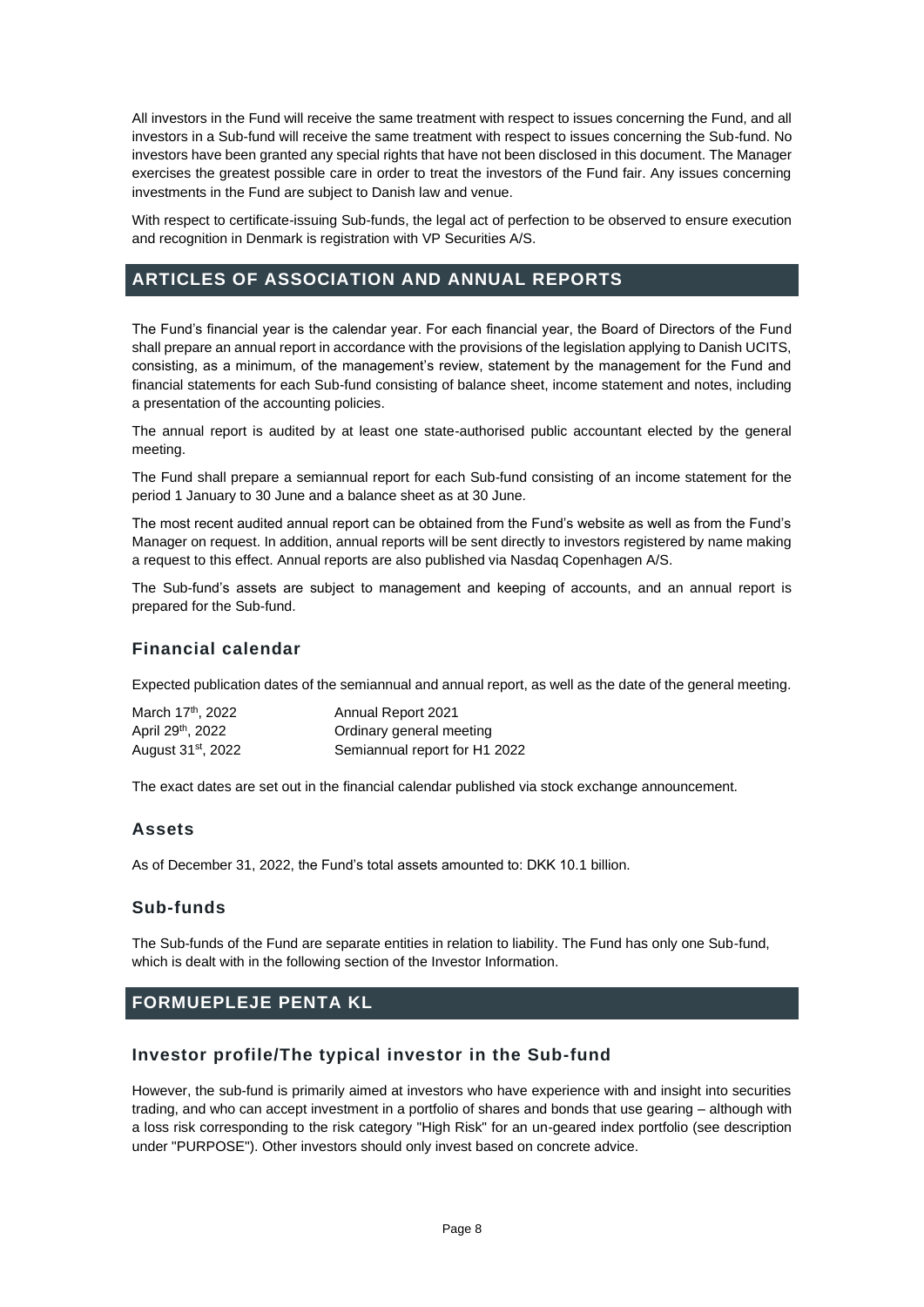Despite the fact that the Sub-fund's loss risk is comparable to an ungeared index portfolio in the "High Risk" category, the Sub-fund is a complicated financial product. Investment in the Sub-fund is therefore not appropriate or suitable for all investors. The Sub-fund is suitable for investors who either possess the requisite expertise prior to investment or have obtained specific advice based on their own situation.

Prior to investment, investors in the Sub-fund should seek advice on this, including to ascertain whether the investor is suitable and whether the investment is suitable for the investor.

The loss risk in the Sub-fund is expected to differ from the investor's alternative investment to the same loss risk, cf. the elaboration under "PURPOSE":

The Sub-fund's loss risk places it in the High Risk profile for an un-geared index portfolio in the event of large and persistent share price drops, as the loss risk is expected to be lower over periods exceeding 2 years, and higher over shorter periods. The return for the Sub-fund must be expected to be higher compared to the un-geared index portfolio over a period of more than 2 years. In the short term, the yearon-year returns could be very different from the returns for an un-geared index portfolio.

The Sub-fund caters to long-term investors who typically have a savings horizon of over 5 years. The subfund may be suitable as an integral part of a long-term investor's total investments.

The Sub-fund is best suited for investment forms that do not entail disadvantages for mark to market taxation, see the section on tax and duty rules. Investment in the Sub-fund must, however, be seen in connection with the investor's other investments and specific tax situation, which is why specific advice on this is recommended.

## *Taxation of the Sub-fund*

The Fund's Sub-fund is cumulative and comprised by the section 3(1), no. 19, of the Danish Corporation Tax Act.

## *Taxation of investors*

The following is a general description of the Danish tax rules that are expected to apply. Investors who are subject to special rules or use the unit certificates for business purposes are not comprised by the description. Further information on the tax rules may, to a limited extent, be obtained from the Manager. For more detailed and individual information, investors should consult their own advisors.

## *Investors domiciled in Denmark*

When investing in the Sub-fund, taxation follows a mark to market principle. This means that an investor is taxed by the difference between the market value of the unit at the start of the income year and its market value at the end of the income year. If the units are acquired during the investor's income year, the difference taxed is that between the acquisition price and the closing value. If the unit is sold during the investor's income year, the difference taxed is that between the opening value and the sales price.

When investing for free funds, the gain is taxed as capital income while losses are deducted as capital income. For companies, both gains and losses are included in the corporate income subject to taxation.

Investment in the Sub-fund may take place under the Danish Business Tax Scheme. Gains and losses are included the company income.

When investing pension funds, the taxation follows the rules in the Danish Pension Yield Tax Act.

## *Investors not domiciled in Denmark*

Investors who are not domiciled in Denmark are subject to taxation in accordance with the rules in the country in which they reside/are registered for taxation.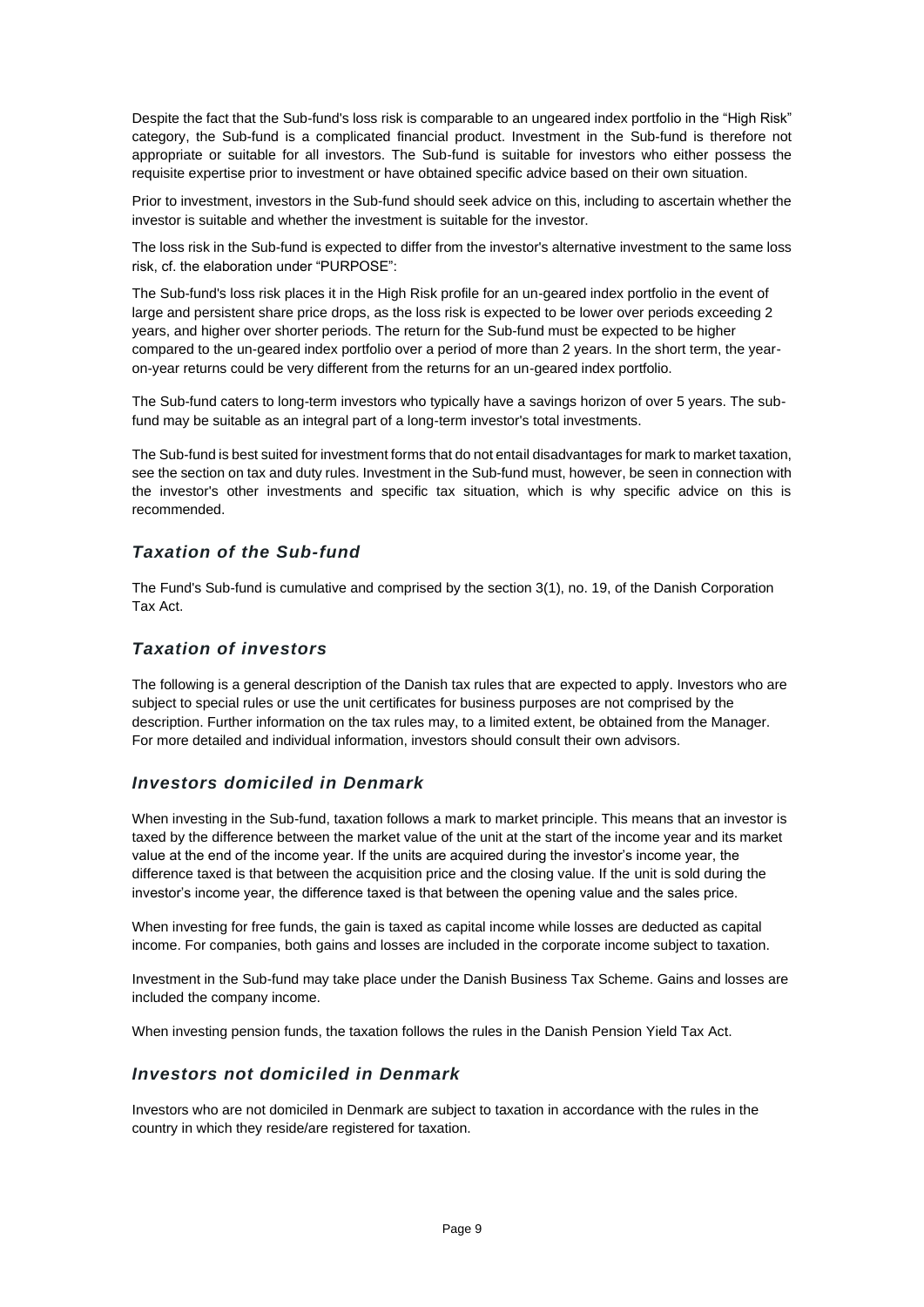Such investors are not subject to taxation on gains or losses on the unit in Denmark. Furthermore, the investor is not subject to Danish dividend taxation, as the Sub-fund is cumulative and does not pay dividends.

## <span id="page-10-0"></span>**Investment policy, strategy and investment area**

The Sub-fund invests on the basis of a principle of absolute return targets so that the objective of a high long-term return can be achieved.

The Sub-fund has no benchmark.

The Sub-fund has a long-term goal of a return that exceeds the hurdle rate of 7% p.a. after all costs.

This long-term return target must be seen in the context of investors' un-geared alternative at the same loss risk, namely:

• 100% Global Share Index

The above un-geared index portfolio is comparable with the Sub-fund in terms of risk and is expected to have less wealth retention for periods beyond 2 years in the event of large and persistent price drops in the stock market.

If RFA's long-term return expectations are applied to the above un-geared index portfolio, a return of approximately 6.2% p.a. before cost is achieved. The Sub-fund's hurdle rate of 7% p.a. after costs is thus determined on the basis of these return expectations. Read more about this in the section on the Fund's fee to the Manager.

The Sub-fund's investment policy and risk profile are set out in the Fund's articles of association, which are available on the Fund's website. Any amendments to the articles of association must be decided at the Fund's general meeting in accordance with the provisions of the articles of association to this effect.

Within the articles of association, the Manager may establish a more detailed framework, as set out in this Investor Information.

The Sub-fund may use a fund of funds strategy.

The Sub-fund primary investments are in shares and bonds. The investments can both be directly in shares and bonds, but also indirect though units in UCITS, capital associations, AIF securities funds, other alternative investment funds and foreign (non-Danish) UCITS. The Sub-fund may also invest in other financial instruments that are settled in cash and admitted to trading on a regulated market (e.g. Exchange Traded Funds), investment companies and structured products covered by FIA Appendix 2.

The allocation takes place among asset classes on the basis of the theory of optimal portfolios. This means that the Sub-fund uses statistical and theoretical reasoning to put together a portfolio, aiming to optimise the relationship between expected return and risk. The optimised portfolio can then be leveraged, or investment can be made in associations whose portfolios are leveraged, whereby the Sub-fund, seeks to increase the expected return. The strategy aims for the return/risk profile to be different from that of traditional fund sub-funds that invest in bonds and shares, but do not use gearing. Approximately 2 years after a negative event that causes share prices to drop significantly and persistently, the loss risk profile is comparable to that of an un-geared index portfolio (cf. above). For periods of less than 2 years, the risk of loss may be greater. When the period exceeds 2 years, the investment in the Sub-fund is expected to be more asset-preserving than the investor's un-geared alternative at the same loss risk, cf. above.

An expectation of greater long-term asset preservation and a higher return at the expense of short-term higher risk of loss is thus characteristic of the Sub-fund.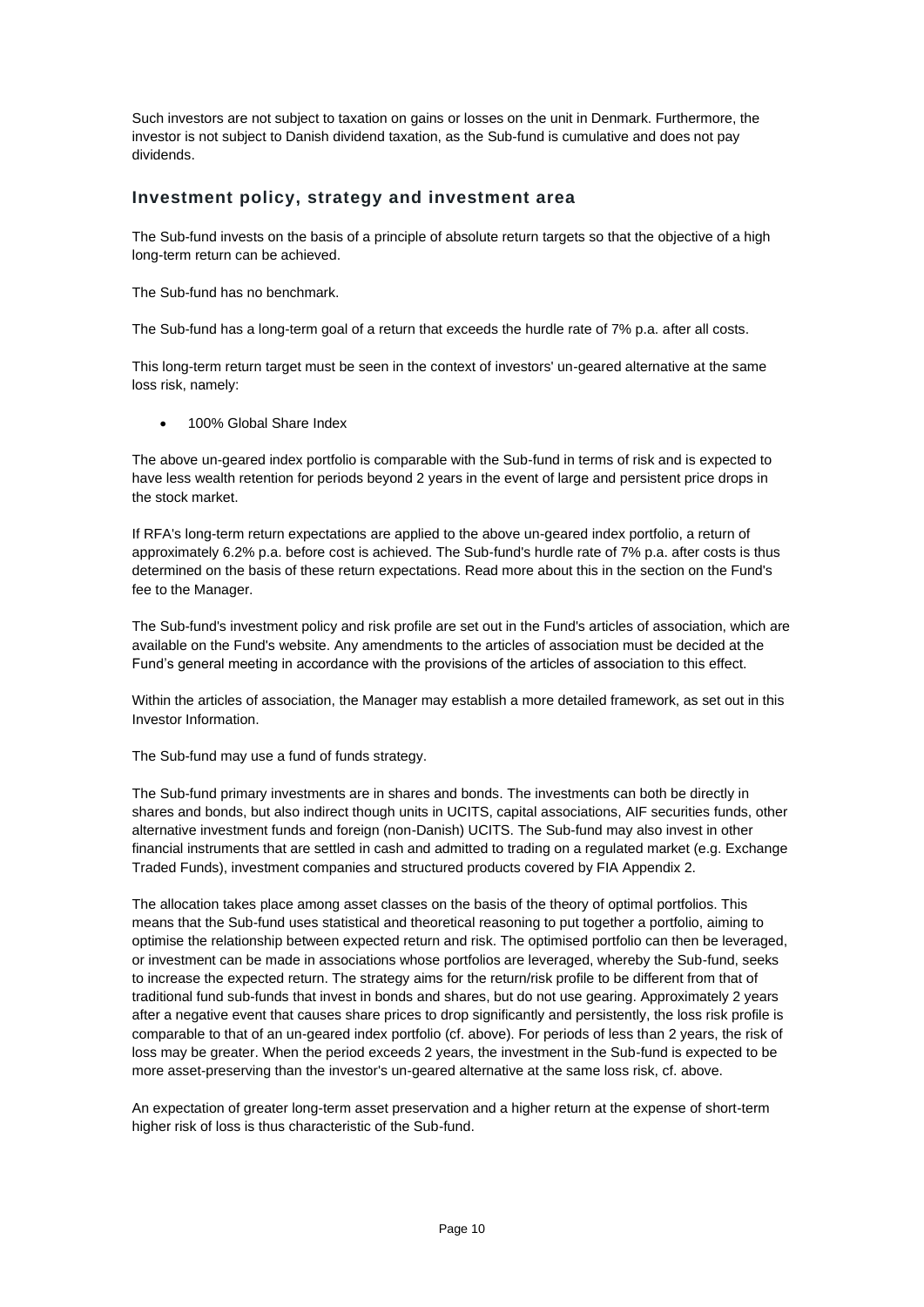In the Sub-fund, hedging instruments may be used to reduce the risk. During certain periods, both equity and bond risk can be reduced considerably and even completely eliminated, cf. elaboration on investment restrictions.

The Sub-fund may, as part of the investment strategy and in connection with managing the portfolio, make use of derivatives with a view to hedging, optimising the Sub-fund's return and risk profile, hedging currency risks or leveraging assets. The Sub-fund has the option of reusing pledged collateral or any other guarantee provided under the agreement that enables leverage. The Sub-fund may use the derivatives admitted to trading on a regulated market or OTC. Up to 10% of the Sub-fund's assets may be invested in other securities.

The Sub-fund may deposit funds in a credit institution and carry out lending of securities.

# <span id="page-11-0"></span>**Securities Financing Transactions**

The Sub-fund may enter into securities financing transactions and total return swaps as part of the general portfolio management. Securities financing transactions could be one of the following:

- Securities lending and deposits
- Repo business,
- Buy-and-sell-back,
- Margin loans
- Total return swaps'

If the Sub-fund engages in other securities financing transactions, the Investor Information will be updated with the relevant and necessary information regarding this.

## *Securities lending*

Currently, securities lending is used by the Sub-fund as a method of borrowing. There is no maximum limit on the proportion of assets that can be lent.

On behalf of the Fund, the manager has entered into an agreement with Nordea Denmark, a subsidiary of Nordea Bank Plc, Finland (hereinafter referred to as 'Nordea Denmark') on lending securities.

Securities lending is used to increase the liquidity of the Fund. This is achieved by the Fund lending securities to Nordea Danmark, which in return provides cash as collateral. This corresponds, in practice, to taking out a cash loan.

Securities lending may be discontinued at short notice, after which loans and collateral are stated at market value.

Securities lending will not take place within time periods where the companies pay out dividends. The time period defined as five days prior to and five days after the dividend date.

# *Risk of securities lending*

Securities lending entails a counterparty risk, though this is significantly reduced through the terms of the lending agreement, including the requirement for collateral.

If the counterparty defaults or is unable to return the securities lent, there is a risk that the value of the collateral will be less than the value of the securities lent, which may adversely affect returns.

This risk is very low, as the collateral consists of cash.

## <span id="page-11-1"></span>**Risk policy**

The asset mix, gearing and general market fluctuations will affect the risk in the Sub-fund and are therefore covered by the Sub-fund's risk policy. The risk of losses in the Sub-fund can be expected to be below the historically registered level for equities.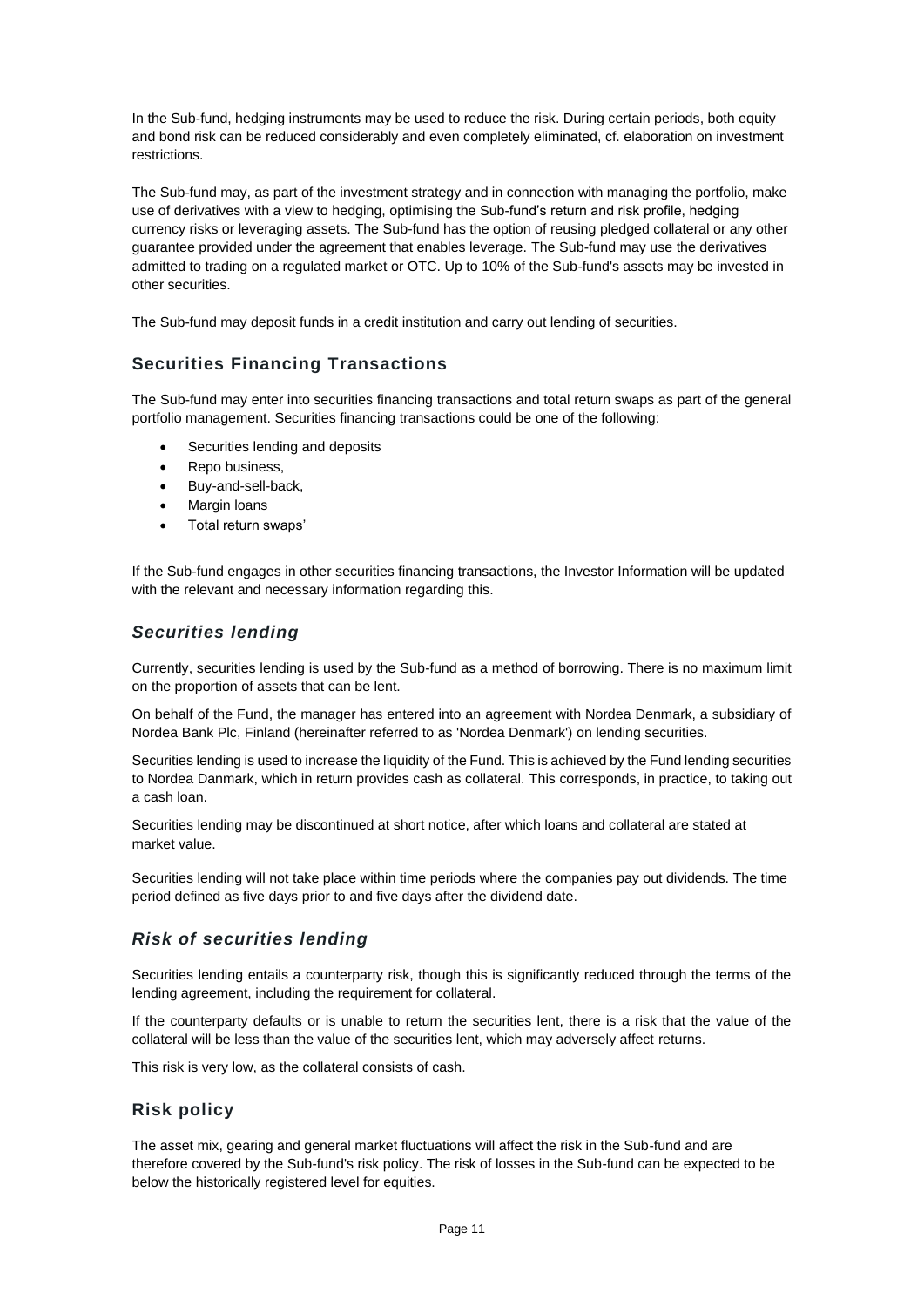Although the Sub-fund is expected to provide an attractive, positive return in the long term, investing in the Sub-fund entails a risk of loss – especially in the shorter term. The investor must be aware that an investment in the Sub-fund is in no way to be considered on a par with a deposit in a bank or the similar.

Investment in the Sub-fund should only take place after prior specific advice, including information on the risks associated with the investment.

The Sub-fund's risk profile is sought maintained by investment in a portfolio of securities so as to comply with the risk framework set out in the articles of association and this Investor Information. The Manager monitors the exploitation of this framework continuously.

The Sub-fund's placement on a risk scale from 1-7 appears in the Key Investor information document, which can be found on www.formuepleje.dk

The risk factors involved in investment are described in the section below.

## <span id="page-12-0"></span>**Risk factors**

The following is an outline of a number of characteristics and risk factors entailed by investment in the comprised financial instruments and possessed by the applied investment techniques. These characteristics and risk factors can affect the price development to a varying degree and thus also the risk of losses. The stated risk factors are not considered an exhaustive list of potential risks.

#### Gearing risk

The Fund may leverage the balance sheet through derivatives or by borrowing several times more than the Fund's assets or by investing in associations whose portfolios are leveraged. There may consequently be a risk that the Sub-fund goes bankrupt and that the investor thus loses his entire investment in the Subfund.

#### Investment advisor risk

The investment strategy is based on an active investment philosophy, where historical model calculations have been used combined with expectations for the future. There is no guarantee that these calculations or the assessments will result in a positive return in the future.

#### Risk related to financing situation

Any changes to the Sub-fund's conditions for obtaining finance may result in rising financing costs or restriction of financing, which means that certain profitable investments may be avoided to the detriment of the return development in the Sub-fund.

#### Conversion risk

As the Sub-fund may invest in convertible mortgage bonds, there may be a risk that the redemptions become larger than expected, which may result in losses for the Sub-fund.

#### Risk related to changes in convexity, volatility and interest-rate curve

Convexity, higher volatility in the market and changes to the interest-rate curve profile may adversely affect the price of the mortgage credit bonds in which the Sub-fund has invested. If the developments deviate from the expectations, the Sub-fund may suffer a loss.

#### Risk related to yield spread

The Sub-fund may make investments with an attempt to exploit the development in the yield spread between two interest rates (e.g. the yield on mortgage-credit bonds and swaps). If the yield spread develops counter to expectations, this will entail a risk of losses.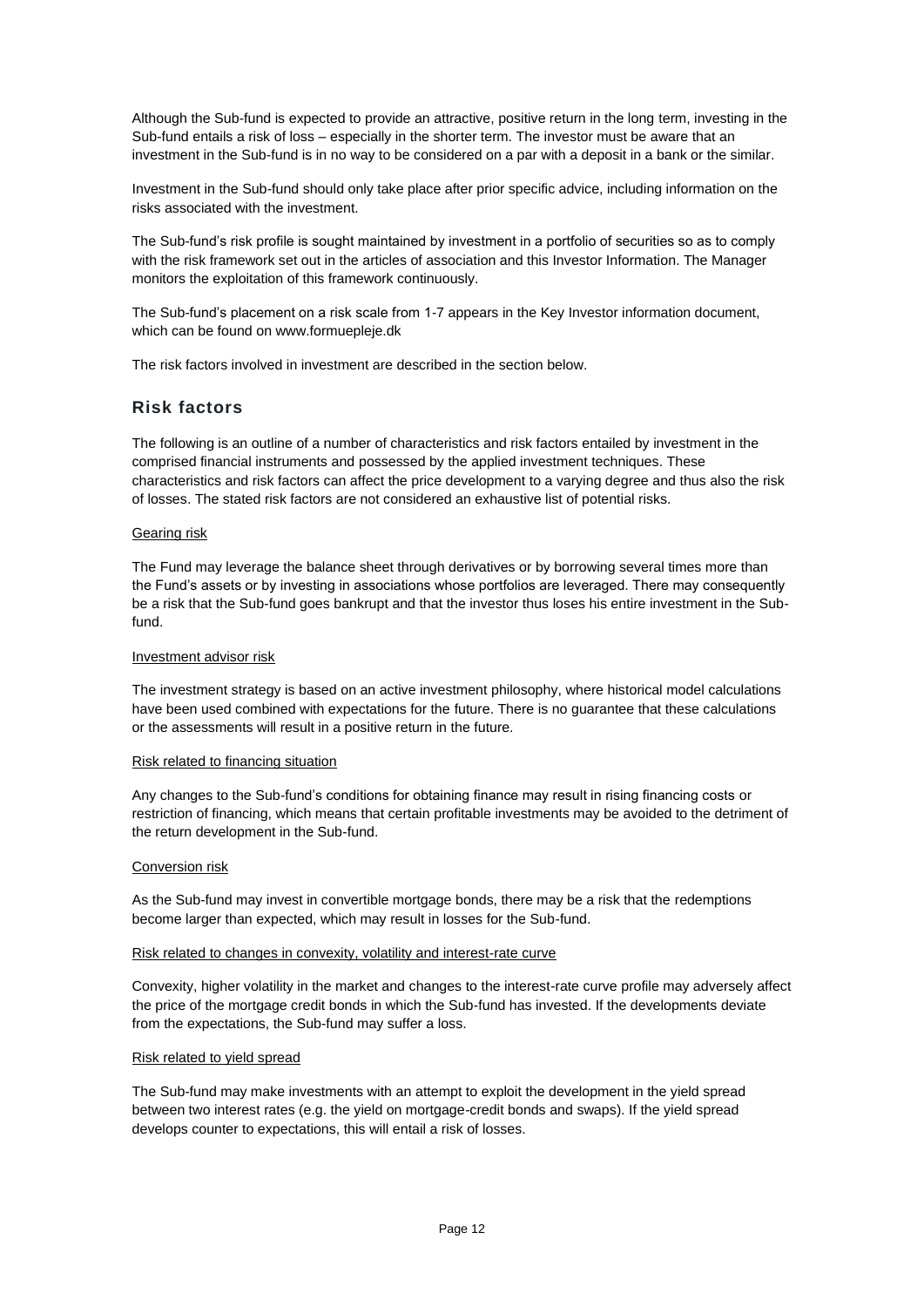#### Option-adjusted Spread

Increased uncertainty about conversion rates as a result of, among others, volatility in the interest rate levels, may have a negative effect on the price for the mortgage bonds in which the Sub-fund has invested.

#### Market risk

The Sub-fund engages in investments on the global securities markets. Increasing market volatility may adversely affect the prices of the securities in which the Sub-fund has invested. If the developments deviate from the expectations, the Sub-fund may suffer a loss.

#### Stock market risk

Price movements in the stock markets can sometimes fluctuate dramatically, and stock prices may fall a lot and quickly. Stock markets may be exposed to unique political or regulatory conditions that may affect the value of the sub-fund's investments. Moreover, market, sectoral, national, regional or general economic conditions could affect the value of the sub-fund's investment, both positively and negatively.

#### Interest rate risk and bond market risk

A sub-fund that invests in bond markets will be exposed to the risk of fluctuating interest rates. Interest rates are affected by both national and international macroeconomic factors, such as state of the market, fiscal and monetary policy and inflation expectations. When the interest rate level rises, the price of bonds falls, so the value of a sub-fund's investments decreases. Interest rate risk can be described by the term duration which, amongst other things, is an expression of the price risk on the bonds that the sub-fund invests in. The lower the duration, the more stable the bond prices are if interest rates change.

#### Event risk

In exceptional situations, such as the global credit crisis in autumn 1998, terrorist attacks in the US in September 2001 and the financial crisis of 2008–2009, as well as disease outbreaks, such as SARS in 2003 and COVID-19 in 2019–2020, financial markets are gripped by collective panic when investor risk aversion increases dramatically. In these situations, the market's normal price development pattern is often superseded by a market regime with significant price increases on liquid government bonds from countries with high credit ratings and massive price declines and sharp rising price variation on riskier asset classes, including credit bonds issued by companies with high credit risk and government bonds issued or guaranteed by states with high credit risk. In these situations, the prices of the riskier bond issues tend to co-exist with conflicting, less risky government bonds.

#### Liquidity risk

Under normal circumstances, the market for many securities in different asset classes is regarded as liquid. Any changes in the market may result in a greater difference in rates between buying and selling rates and/or reduced liquidity of the Sub-fund's investments.

#### Liquidity risk on bonds

In some situations, it may be difficult to sell bonds at their real value. The reason for this may be that there is no interest in the bonds in the given situation. The lack of interest is typically due to the fact that it is a small bond series that is rarely traded, or extreme market situations where many investors want to sell the same type of bonds at the same time. This may be either directly on the market or through a fund that acts in the market on behalf of investors. In these situations, the difference between buying and selling prices will be great.

The liquidity risk is most pronounced when selling bonds. It expresses that you can only sell the bonds at significantly lower prices than what the bonds are officially priced at, but which reflects what you can convert smaller amounts of the bonds to. In extreme situations, where many investors choose to dispose of their shares at the same time, the liquidity risk may lead to some sub-funds sometimes being required to suspend the option of redeeming shares until the market situation allows it.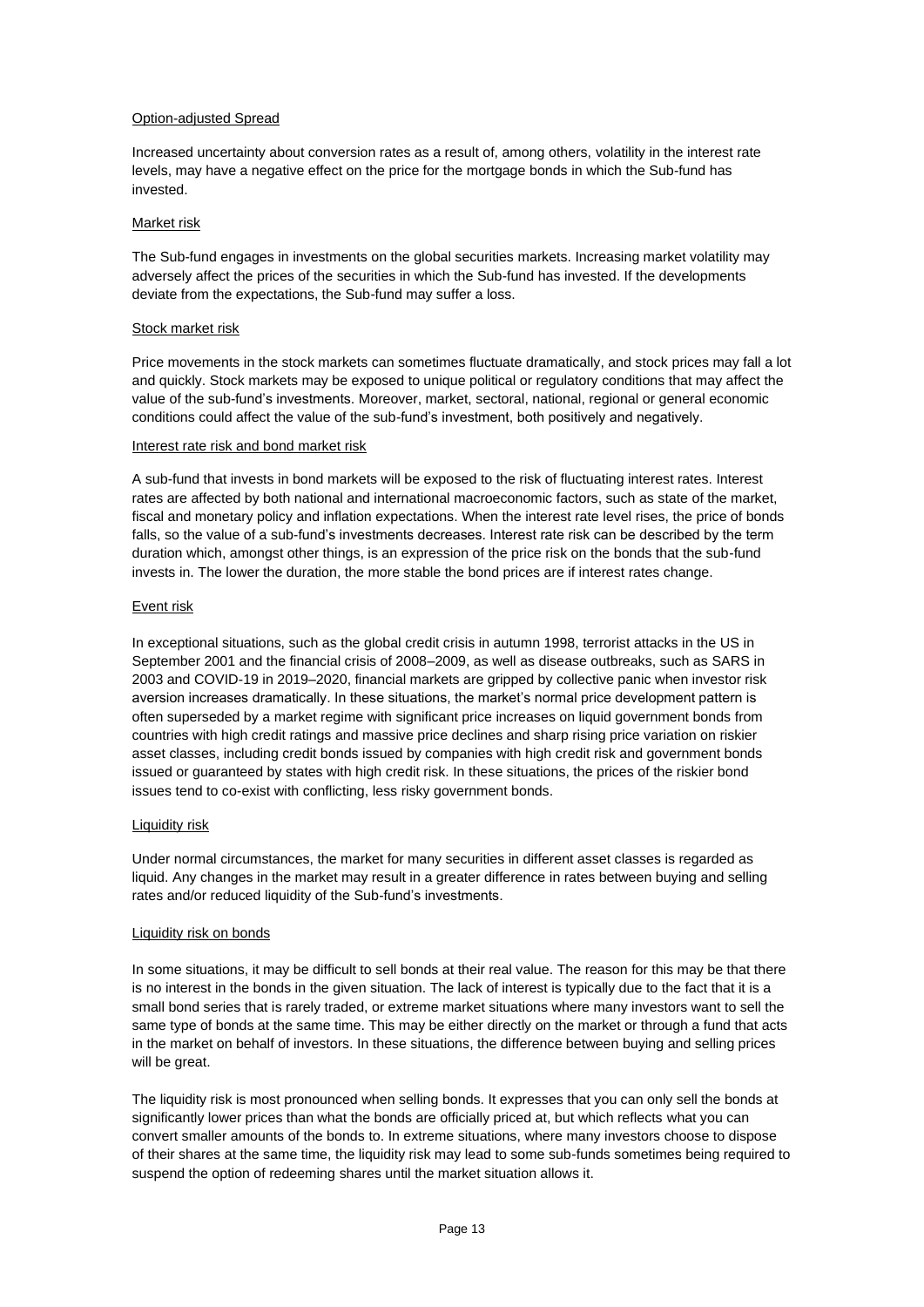#### Counterparty risk

The Sub-fund may, among others, invest in other investment associations, capital associations, alternative investment funds, investment companies, structured products and other collective investment schemes, where there may be counterparty risk. Correspondingly, there is a counterparty risk associated with securities lending and deposits with the custodian, as well as when taking out financing. The Sub-fund may also use derivative financial instruments, which may give rise to a counterparty risk during the life of the instrument.

The counterparty risk is attempted limited by collateral or by engaging with one or several large, robust banks as counterparties. Generally speaking, accepted counterparties must be so-called Investment Grade companies. The accepted counterparties must be licensed to conduct financial business, considered to have a high creditworthiness and sufficient credit rating.

## <span id="page-14-0"></span>**The Sub-fund's risk framework**

Within the articles of association's investment and risk policy, the Manager's board of directors sets risk limits for the Sub-fund which must be complied with when investing the individual Sub-fund's assets.

Any non-compliance with the risk framework for the individual Sub-fund must be terminated immediately. The Manager must announce any non-compliance no later than eight business days after it was established. The announcement may be made on the Fund's website or via stock exchange announcement.

The board of directors of the Manager may change the risk framework. No later than eight business days after making a decision to change the risk framework of the Fund or a Sub-fund, the Manager shall inform the investors registered by name about the changes and make an announcement of the changes. The changes may not be affected until the investors in the Sub-fund have been able to redeem their units.

With a view to maintaining the Sub-fund's risk profile, the board of directors of the Manager has established the following risk frameworks for the Sub-fund.

The Fund uses look through as far as exposure to asset classes is concerned.

|                                                     | <b>Timing of investments</b> |              | <b>Absolute</b> |
|-----------------------------------------------------|------------------------------|--------------|-----------------|
|                                                     | Lower                        | <b>Upper</b> | Upper           |
| <b>Investment area (Geographical)</b>               |                              |              |                 |
| No restrictions                                     |                              |              |                 |
| Investment area (Instruments)                       |                              |              |                 |
| Equities                                            |                              |              |                 |
| Largest single stock in % of the equities           | 0%                           | 10%          |                 |
| portfolio.                                          |                              |              |                 |
| Total stock exceeding 5% in % of the                | $0\%$                        | 40%          |                 |
| equities portfolio.                                 |                              |              |                 |
| Net equity exposure <sup>1</sup> as a percentage of | $0\%$                        | 130%         |                 |
| assets.                                             |                              |              |                 |
| <b>Bonds</b>                                        |                              |              |                 |
| Length of time in the bond portfolio.               | $-1$                         | 6            |                 |
| Individual issuer of mortgage credit, etc.,         | $0\%$                        | 80%          |                 |
| as a percentage of the bond portfolio               |                              |              |                 |

## *Risk framework*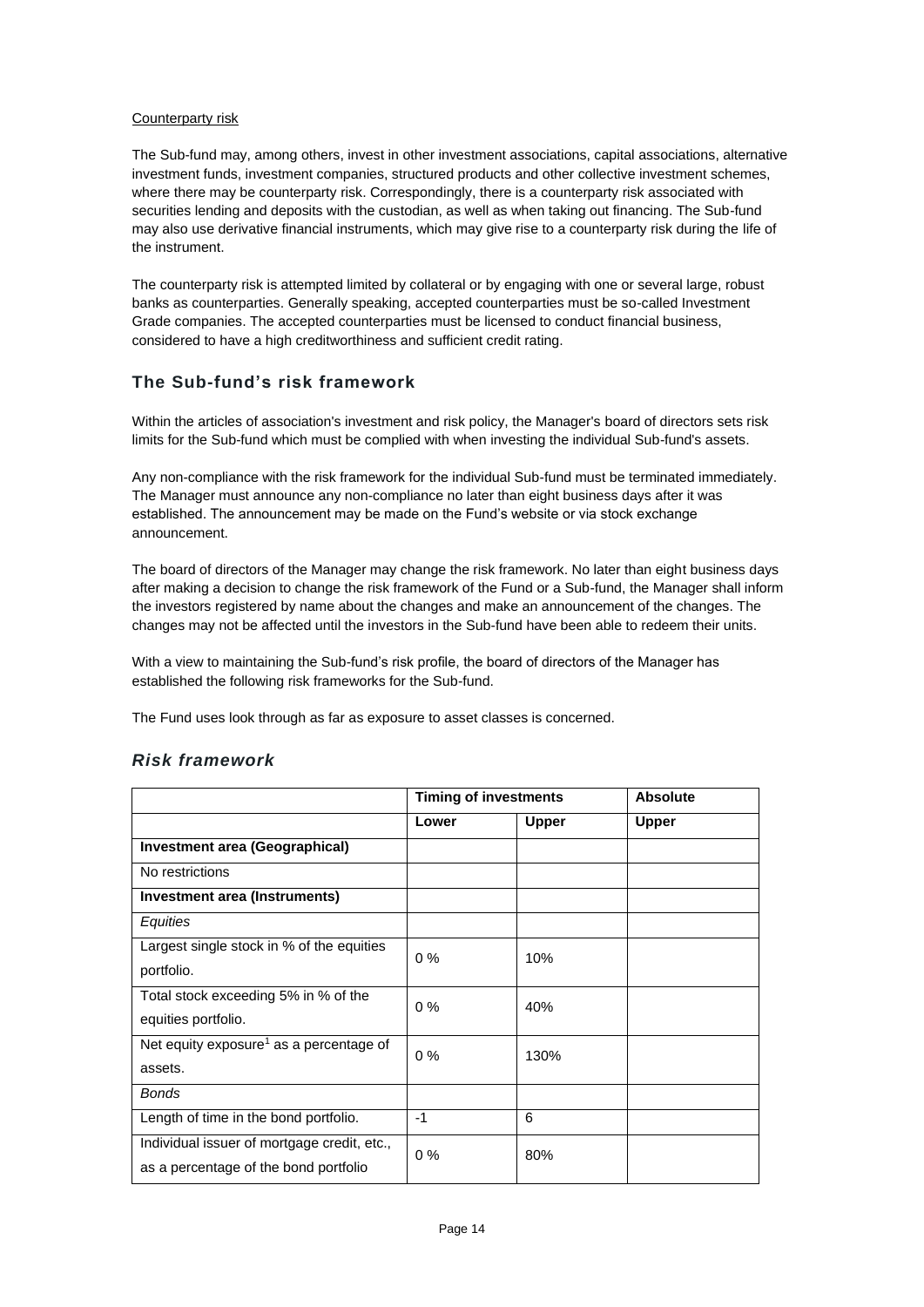| Danish mortgage-credit, accumulated            | 0%    | 500%  |        |
|------------------------------------------------|-------|-------|--------|
| Exposure against Swedish mortgage              |       |       |        |
| credit bonds as a percentage of assets.        |       |       |        |
| Hereof maximum 10% of the assets may           | 0%    | 180%  |        |
| be an open position, the rest of the           |       |       |        |
| exposure must be financed in SEK or            |       |       |        |
| hedged in DKK or EUR.                          |       |       |        |
| Other bonds as a percentage of assets.         | $0\%$ | 10%   |        |
| Derivatives                                    |       |       |        |
| Hedging of exchange rate risks                 | 0%    | 100%  |        |
| Alpha                                          |       |       |        |
| Exposure as a percentage of assets.            | 0%    | 13%   | 14.95% |
| Other securities                               |       |       |        |
| Other securities as a percentage of            | 0%    | 10%   |        |
| assets.                                        |       |       |        |
| <b>General restrictions</b>                    |       |       |        |
| Gross exposure as a percentage of              | $0\%$ | 1450% |        |
| assets.                                        |       |       |        |
| Long positions as a percentage of              | $0\%$ | 500%  |        |
| assets <sup>2</sup> .                          |       |       |        |
| Loans as a percentage of assets <sup>3</sup> . | 0%    | 500%  |        |
| Loans in currencies other than DKK and         |       |       |        |
| EUR should be matched by assets, but a         |       |       |        |
| net exposure of maximum 10 % of the            | 0%    | 10%   |        |
| sub-funds' assets, in other currencies can     |       |       |        |
| be allowed.                                    |       |       |        |

<sup>1</sup> The calculation hereof observes the principles of Chapter 3 of the Danish "Derivatbekendtgørelse (BEK nr. 762 17/06/2014)" (Executive Order on Danish UCITS' Use of Derivative Financial Instruments) on portfolio level.

<sup>2, 3</sup> Regarding to the potential use of Repo transactions double exposure are allowed without it is considered as an exceeding of the determined limit. This presupposes that the underlying active to the lapsed repo is identical with the underlying active for the continuing repo, plus that the value date for expiration of the old repo and the beginning of the new repo must be the same.

The above risk frameworks are described in more detail below.

## *Investment area*

There are no geographical restrictions on where the Sub-fund may make investments.

## **Equities**

- A maximum of 10% of the Sub-fund's equity positions may be invested in a single net equity position at the time of investment,
- The sum total of net equity positions that each individually exceeds 5% of the total equity exposure may not exceed 40% of the Sub-fund's total equity portfolio at the time of investing,
- The sum total of combined net equity positions at the time of investing may not exceed the value of the Sub-fund's assets.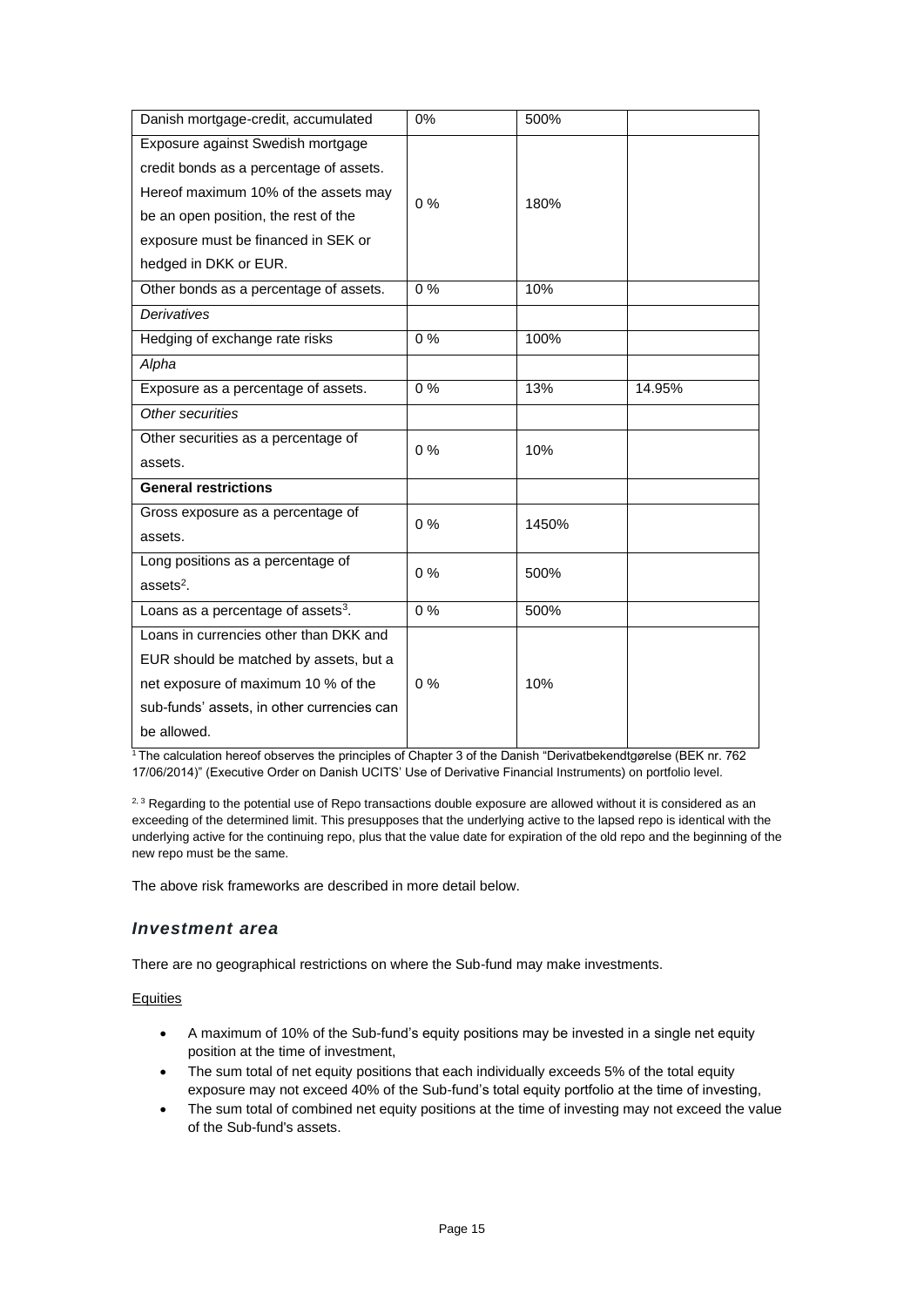## Bonds

- The Sub-fund's option-adjusted duration (interest rate risk) at the time of investing must be in the range of -1 to 6,
- A maximum of 80% of the Sub-fund's bond portfolio may be invested in bonds issued by an individual mortgage institution or issuer of covered bonds (SDO),
- A maximum of 10% of the Sub-fund's assets at the time of investing may be invested in bonds that are not Danish or Swedish mortgage credit bonds or bonds guaranteed or issued by the Danish or Swedish government.
- The Sub-fund's exposure against Swedish mortgage credit bonds may not exceed 180% at the time of investing. Of this, a maximum of 10% of the Wealth must be an open position. The remaining part of the exposure must be financed in SEK or hedged against DKK or EUR.

## Derivatives (derivative financial instruments)

• The Sub-fund may, in whole or in part, choose to hedge exchange rate risk on all investments. Derivatives and financial instruments of all types used for hedging and optimisation hereof are included in the calculation of the framework.

## Alpha

• A maximum of 13% of the Sub-fund's equity may be invested in the Alpha strategy at the time of investment. Furthermore, any such investment may never exceed 14.95% of the Sub-fund's assets.

## Other securities

• A maximum of 10% of the Sub-fund's assets at the time of investing may be invested in securities that are not subject to the above rules.

## General restrictions

- The Sub-fund's gross exposure may not exceed 1,500% of the Sub-fund's total assets, and 1,450% at the time of investing,
- The total of all long positions may not exceed 500% of the Sub-fund's assets with the addition of costs payable,
- The sum total of loans must not exceed 500% of the Sub-fund's assets,
- Loans in currencies other than DKK and EUR should be matched by assets, but a net exposure of maximum 10 % of the sub-funds' assets, in other currencies can be allowed.

## *Return and loss risk index*

The Sub-fund's risk profile measured by loss risk can be compared with an un-geared global share index portfolio with a High Risk (hereinafter referred to as the loss risk index), cf. the description under "PURPOSE".

The loss risk index reflects an un-geared global share index portfolio that has the same loss risk as the Sub-fund measured over 24 months with 95% certainty. Return on the Sub-fund will have a larger standard deviation compared to the standard deviation of the return for the Loss Risk Index. On the other hand, the Sub-fund has a higher expected long-term return. Over a period of 24 months or longer, the higher expected return compensates for the higher standard deviation, so that better wealth preservation can be expected in the event of large and persistent price declines.

## The Sub-fund's loss risk index is:

100% NDUEACWF MSCI World All Countries NR

The Sub-fund's and loss risk index's return for the past 11 years is shown in the table below: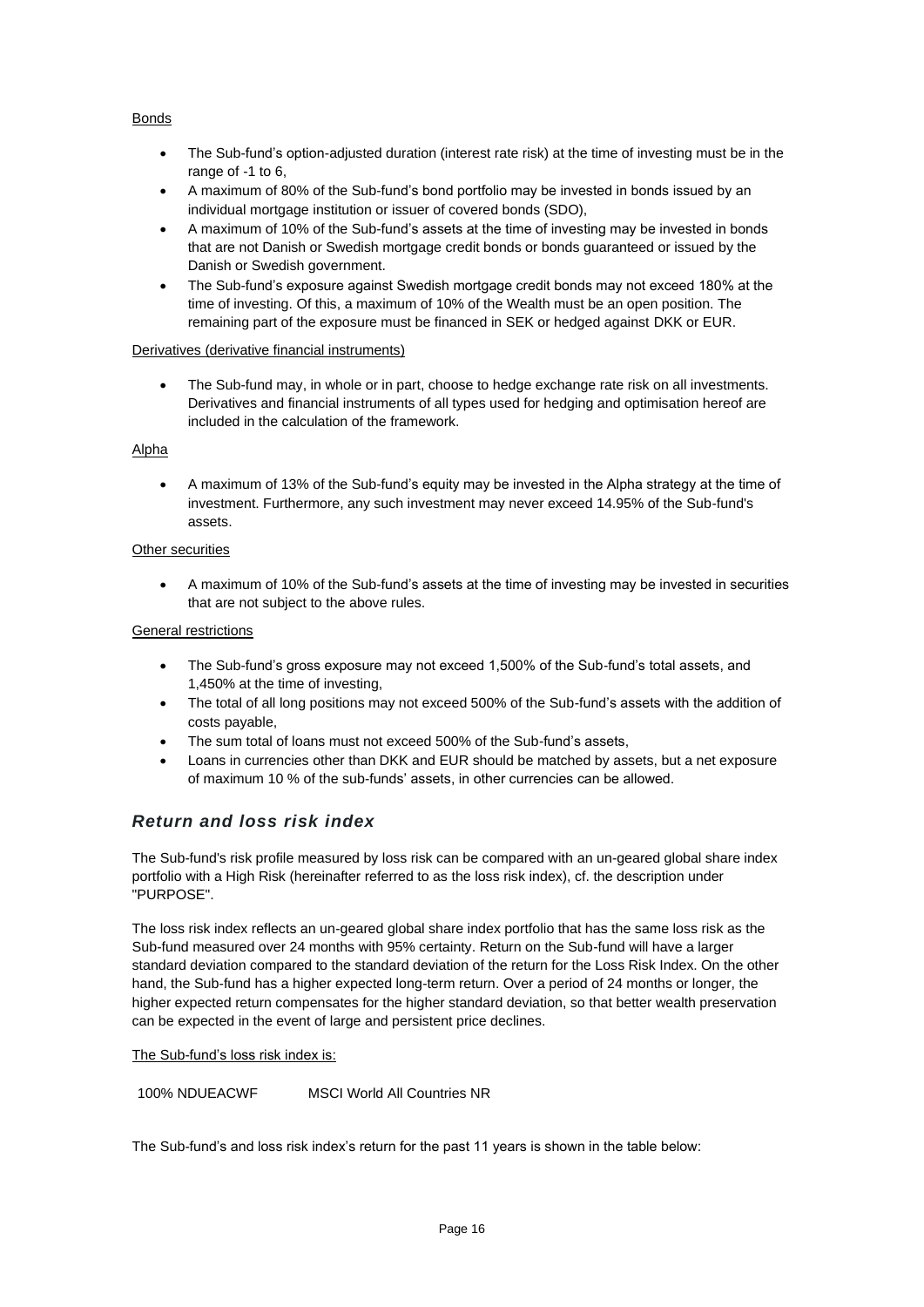|      | Sub-fund Index |                 |
|------|----------------|-----------------|
| 2021 |                | 15.4% 27.4%     |
| 2020 | 3.1%           | 6.2%            |
| 2019 | 33.7%          | 29.1%           |
| 2018 |                | $-2.0\% -4.6\%$ |
| 2017 | 15.2% 9.0%     |                 |
| 2016 | 21.6% 10.7%    |                 |
| 2015 | 9.2%           | 9.0%            |
| 2014 | 13.3%          | 18.4%           |
| 2013 | 39.6%          | 17.5%           |
| 2012 | 31.7%          | 14.8%           |
| 2011 |                | 10.6% -4.5%     |

Source: Bloomberg and Formuepleje A/S

The return of the Sub-fund is calculated after deduction of administration, trade etc. costs. Please note that past performance cannot be used as a guarantee for future return of the Sub-fund.

# *Further details*

Further details about the quantitative limits mentioned in the section on the Sub-fund and about the methods applied by the Manager to ensure compliance with these limits may be obtained by contacting the Manager. In addition, the investor can obtain information about the most recent developments in the most important risks and returns for the categories of the individual instruments in the Sub-fund.

# <span id="page-17-0"></span>**LIQUIDITY RISK**

The Manager routinely evaluates, based on a self-developed liquidity model, whether the overall composition of the portfolio has the desired liquidity. This is particularly relevant in the event that the portfolio has to be reduced quickly or 100 % realised.

# <span id="page-17-1"></span>**LIQUIDITY MANAGEMENT**

Liquidity shall be taken to mean the ability of an asset to be converted to cash with a limited price discount compared to the recognition of the asset in the Sub-fund's net asset value. More specifically, an asset's liquidity is a function of how fast and cost-effectively it can be converted to cash under different market conditions.

The purpose of a risk management framework for liquidity is dual:

- 1. Monitoring the Sub-fund's liquidity to ensure that the liquidity level reflects the investment and liquidity profile. The liquidity level also reflects the underlying obligation and the expected disposals under normal and extraordinary circumstances.
- 2. Enabling, on behalf of the investors, the realisation of the liquidity premiums that are part of the added value in a Sub-fund without risk to the Fund's overall liquidity.

The Fund's Sub-fund are subject to appropriate monitoring with a view to ensuring a sufficient liquidity level to be able to counter outflows under normal circumstances.

#### Illiquid assets subject to special measures

At the latest update of this Investor Information, no assets were subject to special measures, cf. section 64 (1) of the Danish "lov om forvaltere af alternative investeringsfonde m.v." (Act on Alternative Investment Fund Managers, etc.)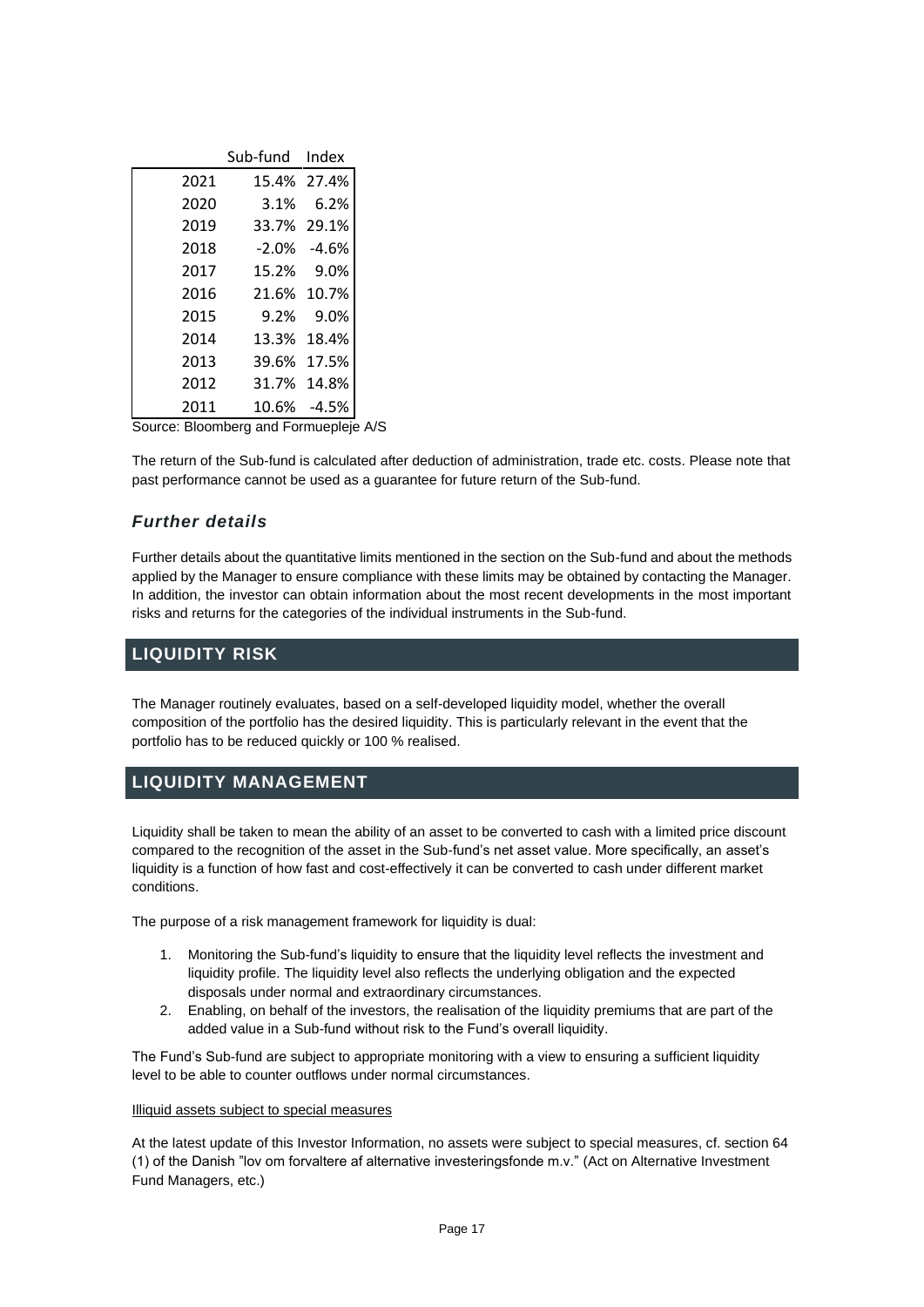# <span id="page-18-0"></span>**VALUATION**

The value of the Fund's wealth (assets and liabilities) is determined (recognised and measured) by the Manager pursuant to Part 6 of the Danish "lov om forvaltere af alternative investeringsfonde m.v." (Act on Alternative Investment Fund Managers, etc.), as well as the Order on registration in the Danish FSA register of valuation experts and Commission Delegated Regulation (EU) No 231/2013.

The net asset value in a Sub-fund is calculated by dividing the value of the assets at the time of statement by the number of units subscribed for in the Sub-fund.

The net asset value of the units of a unit class is calculated by dividing such portion of the assets of the Sub-fund made up at the time of calculation as corresponds to the portion of the joint portfolio generating return to the unit class, adjusted for any class-specific assets and costs incurred by the unit class, by the number of units subscribed for in the unit class.

Where the board of directors has resolved to issue units without dividend entitlement (ex coupon), see the articles of association, the issue price and the price on redemption, if any, of such units will be calculated on the basis of the net asset value less the value of the calculated and audited dividends for the preceding financial year.

The Manager of the Fund informs investors of the assessment and calculation of net asset value by making this information available on the Fund's website.

# <span id="page-18-1"></span>**ADMISSION FOR TRADING ON A REGULATED MARKET**

The Sub-fund Formuepleje Penta KL is listed at Nasdaq Copenhagen A/S.

# <span id="page-18-2"></span>**UNIT CERTIFICATES, SUBSCRIPTION AND REDEMPTION**

## *Unit certificates*

The Sub-fund issues certificates. The unit certificates are registered with VP Securities A/S in denominations of DKK 100 and multiples thereof.

## *ISIN code*

The Sub-fund is registered in VP Securities A/S with the following ISIN codes

Sub-fund Formuepleje Penta KL: DK0060498964

# *Paying agent*

Formuepleje A/S Værkmestergade 25, 8. DK-8000 Aarhus C, Denmark Tel.: +45 87 46 49 00 Fax: +45 87 46 49 01

Orders may also be placed through all other banks and securities companies.

Danske Bank A/S (hereinafter: Danske Bank) is the certificate-issuing agent. The unit certificates are held in custody accounts with Danish banks at no charge. However, portfolio changes in the VP account are subject to ordinary VP fees.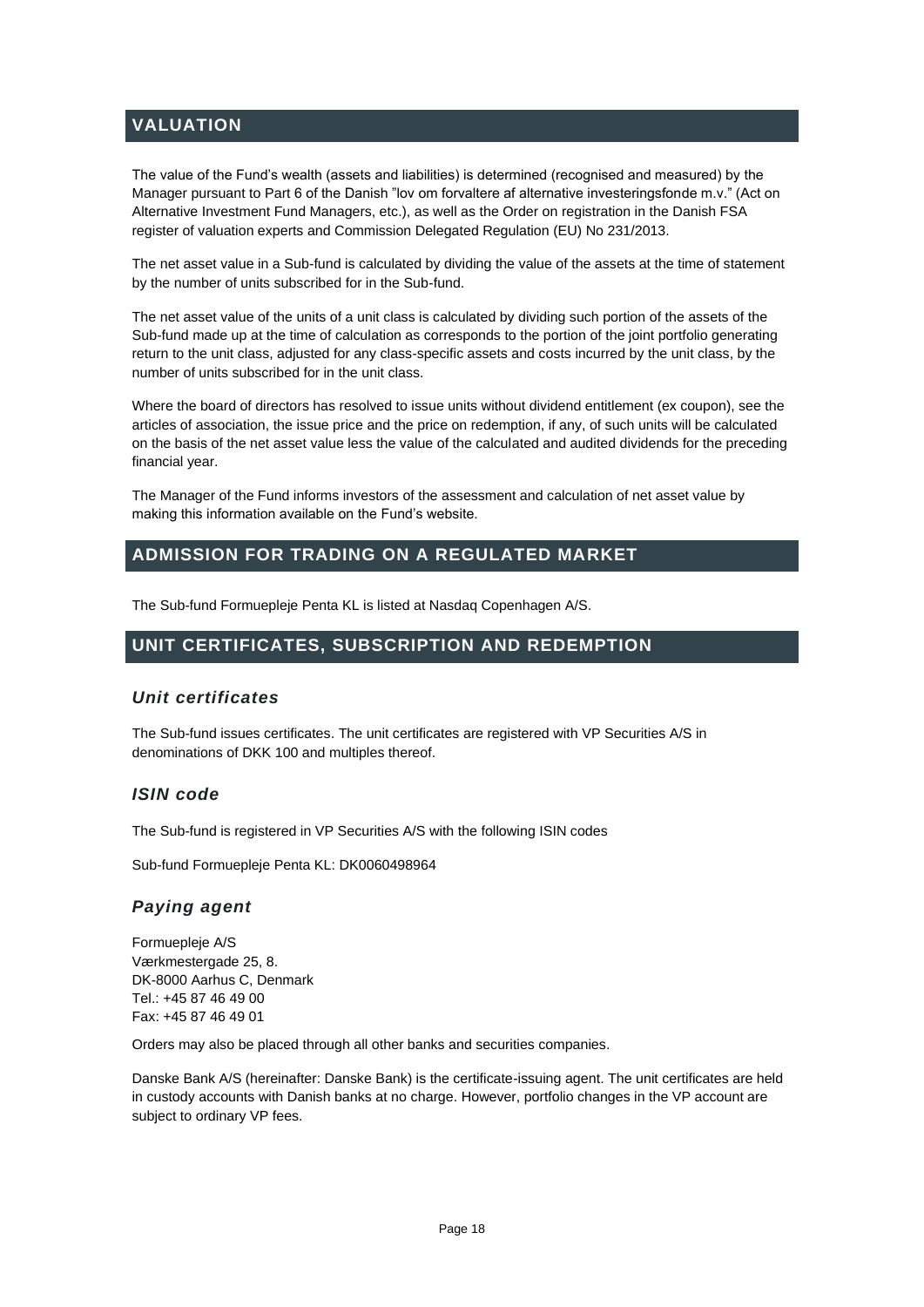# <span id="page-19-0"></span>**ISSUE AND REDEMPTION**

Issue and redemption prices are calculated at net asset value at the time of issue or redemption respectively, according to the same principles used in the annual report, see section 4 of the Executive Order on Calculation of Issue and Redemption Prices for Subscription and Redemption of Units in Danish UCITS, etc.

To calculate the issue price, the value of assets at the time of issue is divided by the nominal value of units subscribed for, with the addition of an amount towards the covering of the expenses associated with buying financial instruments and any necessary expenses incidental to issuing.

To calculate the redemption price, the value of assets at the time of redemption is divided by the nominal value of units subscribed for, with the deduction of an amount towards the covering of the expenses associated with selling financial instruments and any necessary expenses incidental to redemption.

The issuing and redemption price are fixed by application of the dual-pricing method, see the principles to this effect in the Executive Order on Calculation of Issue and Redemption Prices for Subscription and Redemption of Units in Danish UCITS, etc.

# *Tap issue*

Subscription in the Sub-fund is made in accordance with the provisions of the articles of association without a fixed upper amount limit. Subject to the Manager's decision, the Sub-fund is open for new issues on every banking day. Settlement is effected two banking days after subscription by registration of the certificates in the investor's account with VP Securities A/S. The issue price is calculated every day. The Manager may perform tap issues of the Fund's units on an ongoing basis.

Tap issues can be suspended at the discretion of the Manager if it is assessed, for instance, that there is significant doubt about the value of the Sub-fund's assets at the time of issue. Any suspension and resumption of issues after suspension will be published by announcement via Nasdaq Copenhagen A/S and on the Fund's website.

For large issues in excess of DKK 10 million, the Fund's board of directors may allow issues by non-cash contribution of securities.

# *Maximum issue costs*

The following maximum expenses in per cent of the net asset value are included in the issue cost:

| Commission for external parties and other entities when purchasing |          |  |  |  |
|--------------------------------------------------------------------|----------|--|--|--|
| securities, etc.:                                                  | $0.55\%$ |  |  |  |
| Marketing, etc.:                                                   | $0.00\%$ |  |  |  |
| Subscription, sales and quarantee commission, etc.:                | $0.00\%$ |  |  |  |
| Total:                                                             | 0.55%    |  |  |  |

The stated maximum issue costs may be exceeded in periods of unusual market conditions and fee changes which result in an increase in other market-related costs of purchasing and selling the Sub-fund's instruments. In the event that such a situation arises, the Fund will inform about specific issue costs via Nasdaq Copenhagen A/S and on the Fund's website during this time, and it will also be announced when the stated maximum issue premium applies again.

The costs for the Fund will be lower than the rates stated above in case of large issues. For large issues, the Fund thus reserves the right to reduce the issue premium for the Fund in specific instances. However, the issue premium cannot be lower than the costs of purchasing securities, etc., unless the issue takes place in connection with non-cash contribution of securities in the Sub-fund.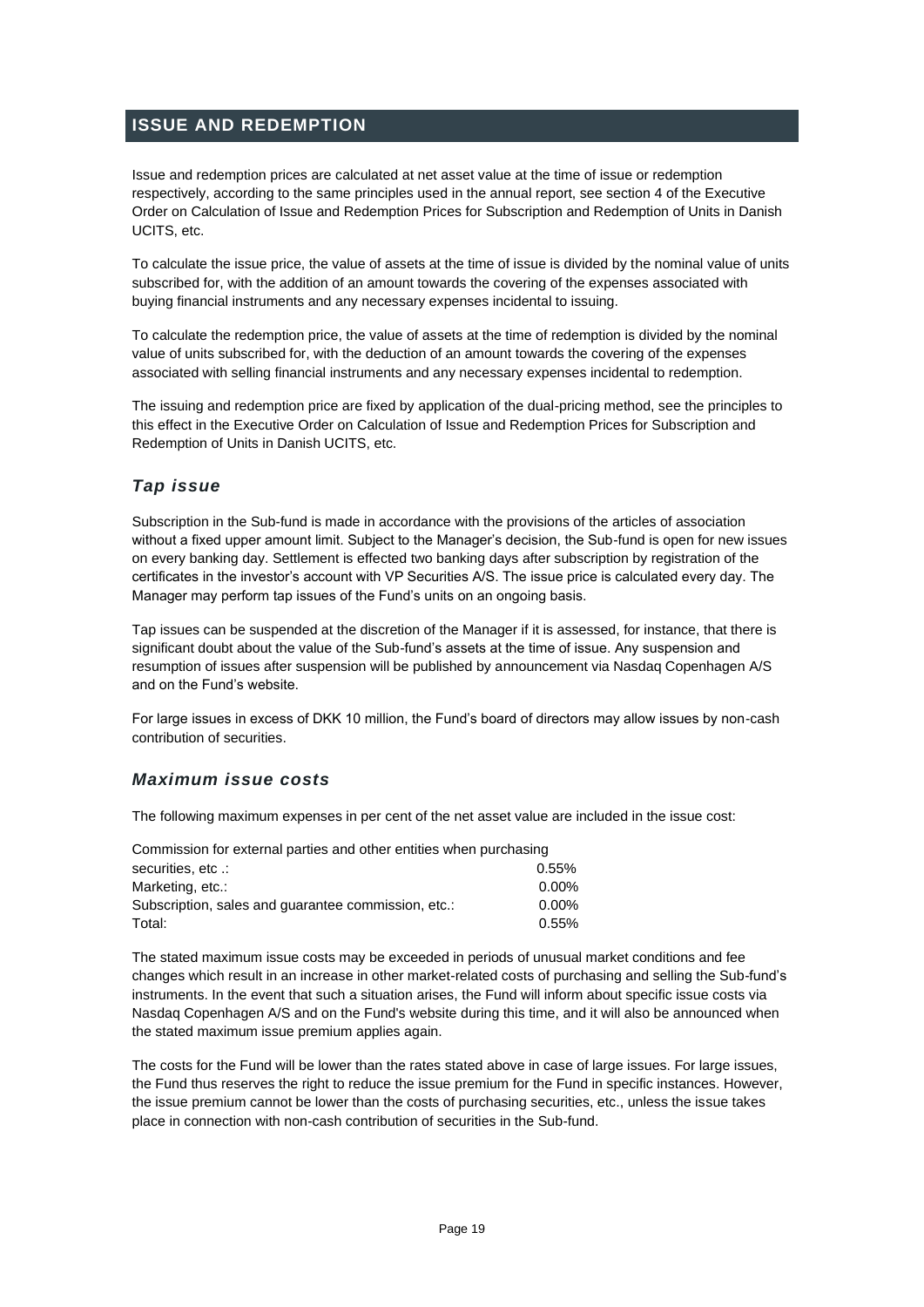# *Delivery of purchased units*

Units purchased in tap issues are customarily settled concurrent with the registration of the units with VP Securities A/S on the investor's account.

## *Redemption*

At the request of an investor, the Fund shall redeem the investor's share of the Sub-fund's assets.

Redemption shall be affected in accordance with the articles of association, and the Manager has decided that the Sub-fund is open for redemption on a daily basis without notice. Settlement is affected two banking days after redemption.

In connection with redemption, an amount shall be deducted towards covering the expenses associated with the sale of the redemption amount that the Sub-fund's assets and liabilities reflect, including financial instruments and any loans as well as any necessary expenses incidental to the redemption.

For redemptions of DKK 10 million or above, the Manager may, at the request of investors, undertake redemptions by withdrawal in kind of securities. In the case of withdrawal in kind, the redemption deduction may deviate from the maximum redemption costs stated in the Investor Information, as there would not be any costs in connection with selling securities in the market in connection with the redemption.

## *Maximum redemption costs:*

The following maximum expenses in per cent of the net asset value are included in the redemption deduction:

| Commission for external parties and other entities when purchasing |          |  |  |
|--------------------------------------------------------------------|----------|--|--|
| Securities etc.:                                                   | $0.55\%$ |  |  |
| Marketing, etc.:                                                   | $0.00\%$ |  |  |
| Subscription, sales and quarantee commission, etc.:                | $0.00\%$ |  |  |
| Total                                                              | $0.55\%$ |  |  |

The stated maximum redemption cost is typically expected to be lower. The redemption costs are made available daily on the Fund's website.

Redemption may be suspended at the discretion of the Manager if it is assessed, for instance, that the Fund cannot determine the net asset value due to market conditions, or if, to ensure equal treatment of investors, the Fund does not determine the redemption price until the Fund has realised the assets required for redemption of the units. Any suspension and resumption of redemption after suspension will be published via Nasdaq Copenhagen A/S and on the Fund's website.

The stated maximum redemption costs may be exceeded in periods of unusual market conditions and fee increases, etc. which result in an increase in other market-related costs of purchasing and selling the Subfund's instruments. In the event that such a situation arises, the Fund will publish the specific redemption costs via Nasdaq Copenhagen A/S and inform about them on the Fund's website during this time, and it will also be announced via Nasdaq Copenhagen A/S and on the Fund's website when the stated maximum redemption deduction applies again.

The Fund's units are offered as a tap issue through Danske Bank as the certificate-issuing agent for VP Securities A/S. Subscription orders may also be placed through other banks and by application to the Manager.

In special cases, the Fund may demand that the redemption price be determined after the Fund has realised the assets required for accommodating the redemption.

No investors are obliged to have their units redeemed in full or in part.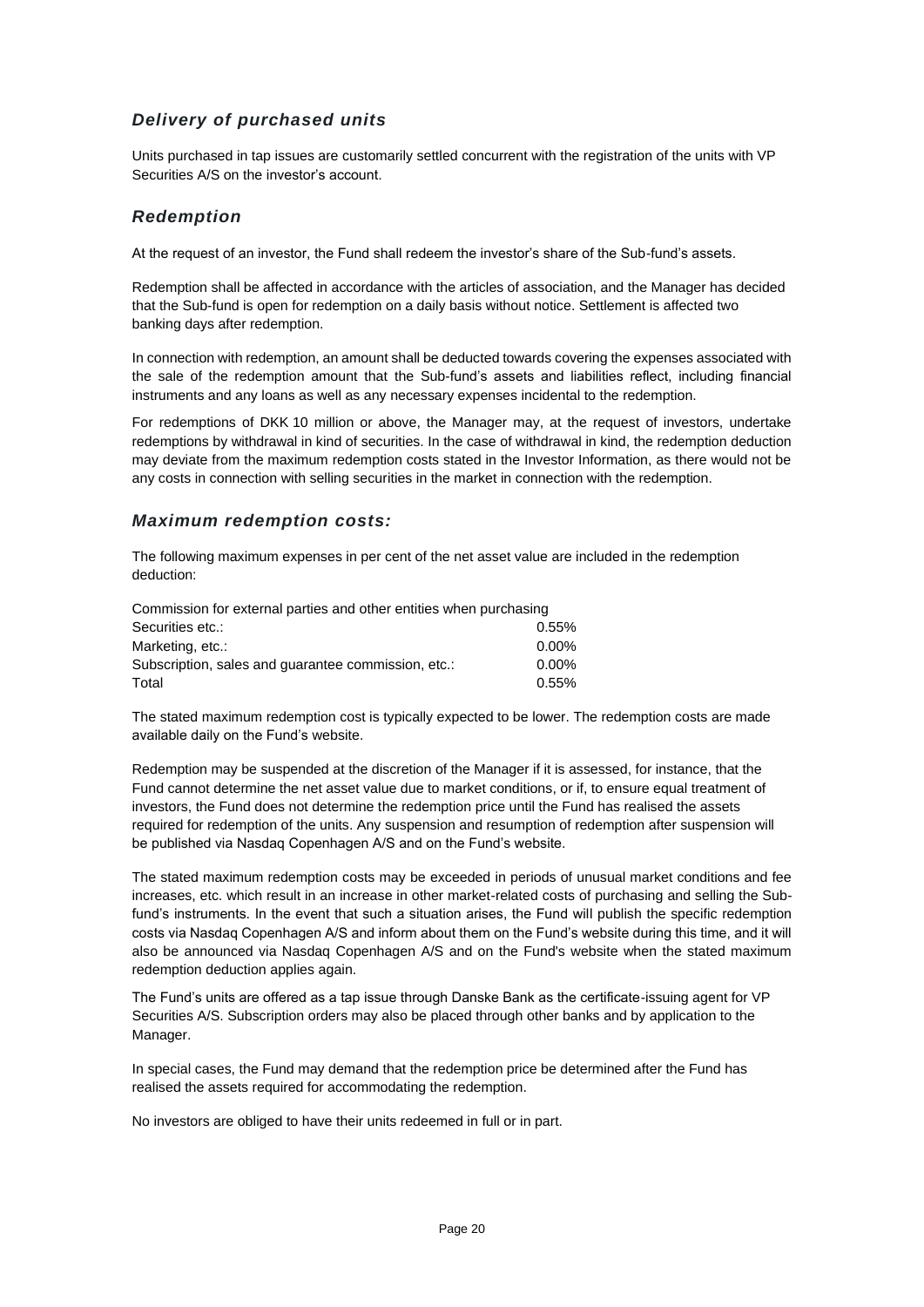# <span id="page-21-0"></span>**Price information**

Net asset value, issue and redemption prices for units in the Sub-fund are calculated on every banking day.

Assets and liabilities are measured at fair value. The fair value is stated on the basis of the established market value on an approved market. If the asset or liability is not traded on an approved market, a price is obtained from a third party, or the price is calculated in accordance with an approved model. The net asset value in the Sub-fund is calculated by dividing the value of the assets at the time of statement by the number of units subscribed for in the Sub-fund.

The Fund announces the net asset value daily. The net asset value and the issue and redemption price is announced via Nasdaq Copenhagen A/S, first before the market opening at 9.45 a.m. and then between 12 noon and 1 p.m. and between 3.30 p.m. and 4.30 p.m. In addition, any significant changes to the values must be announced separately. The information is also published on the Fund's website.

# <span id="page-21-1"></span>**Units in circulation**

The Fund will publish the number of unit certificates for the Sub-fund in circulation on a daily basis and before the market opening at 9.45 a.m.

# <span id="page-21-2"></span>**Registration by name**

The units shall be registered in the name of the holder and registered in the Fund's register of investors which is kept by the Manager. The registration by name is made by the bank in which the units are held in custody.

## <span id="page-21-3"></span>**Voting rights**

Each investor has one vote for each DKK 100 unit. Voting rights may be exercised provided that the unit is registered by name in the Fund's register of investors one week prior to the general meeting.

# <span id="page-21-4"></span>**Rights**

No units carry any special rights.

# <span id="page-21-5"></span>**Dissolution of the Sub-fund**

The board of directors of the Fund may make a recommendation at a general meeting for the investors to dissolve the Sub-fund. Among the reasons for such a recommendation could be an insufficient capital base or obsolete investment areas in the Sub-fund, if applicable.

The adoption of any resolutions to dissolve, merge or split the Sub-fund requires that at least two thirds of the votes cast and of the part of the Sub-fund's assets represented at the general meeting vote in favour of the resolution.

# <span id="page-21-6"></span>**Negotiability and transferability**

The units are freely transferable and negotiable. No units carry any special rights.

## *Right of redemption*

Subject to the terms following from the Fund's articles of association and as described above in this document, the investor may also make a request for the full or partial redemption of its units in Sub-funds of the Fund.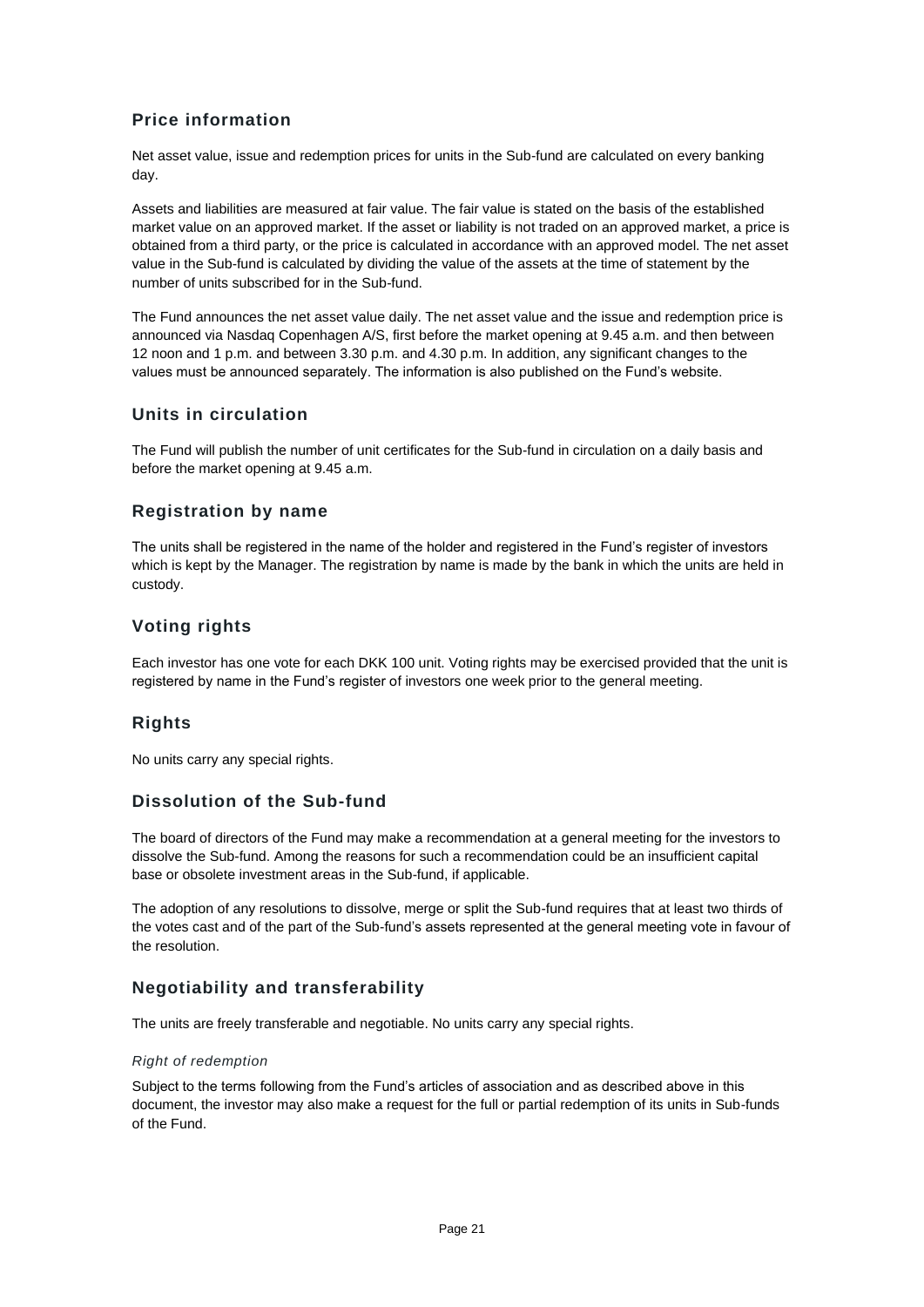# <span id="page-22-0"></span>**REGULAR INFORMATION TO INVESTORS**

Pursuant to section 62, no. 25 of the Danish Alternative Investment Fund Act, the Manager shall describe how and when the information comprised by sections 64 and 65 in the Act are published.

The Manager publishes the following information regularly on the Fund's website:

Daily:

• Net asset value as well as issue and redemption prices.

#### Annually:

- Annual report.
- Semiannual report

Regularly when publishing the Investor Information (and where applicable):

- The department applies a fund-of-funds strategy. At the latest update of this Investor Information, the underlying funds were registered in Denmark and Luxembourg.
- The manager uses a combination of standard purchasing systems and proprietary risk management systems to manage the risks in the Department.
- Certificates as a percentage of the assets of the Sub-Fund, which, due to their illiquid nature, are subject to special measures (see the section on Illiquid assets subject to special measures).
- All new schemes for managing the Fund's liquidity (see the Liquidity Risk and Liquidity Management sections in this Investor Information).
- Any change in the maximum leverage level that the Manager may use on behalf of the Fund, and any right to reuse pledged collateral or any other guarantee provided under the agreement that allows the leverage. The maximum leverage level is shown in the section on Risk limits. In addition, the Investor Information will contain information on whether there is a right to reuse provided collateral etc.

#### In addition, the following information is provided (where applicable):

- Changes/exceeding of risk frameworks (by stock exchange announcements, such as publication on the website)
- The Sub-fund's current risk profile (appears at all times in the Factsheet for the Sub-fund, which is published on the website, [www.formuepleje.dk\)](http://www.formuepleje.dk/)
- The total amount of gearing in the Sub-fund. Information on this can be found in the Factsheet for the Sub-fund on the website.

The Investor Information is updated regularly, and the latest document can be found on the website, [www.formuepleje.dk.](http://www.formuepleje.dk./)

## <span id="page-22-1"></span>**Transfer**

The Fund only has one Sub-fund, and it is consequently not possible for investors to move from one Subfund to another in the Fund.

# <span id="page-22-2"></span>**MATERIAL AGREEMENTS AND COSTS**

## *Management agreement*

The Fund has entered into a management agreement with Formuepleje A/S (Manager). The Manager is approved by the Danish Financial Supervisory Authority as Manager of alternative investment funds (FAIF) (FSA no. 17.104).

The Manager also maintains the Fund's register of investors in which the registration by name of the Fund's units is made.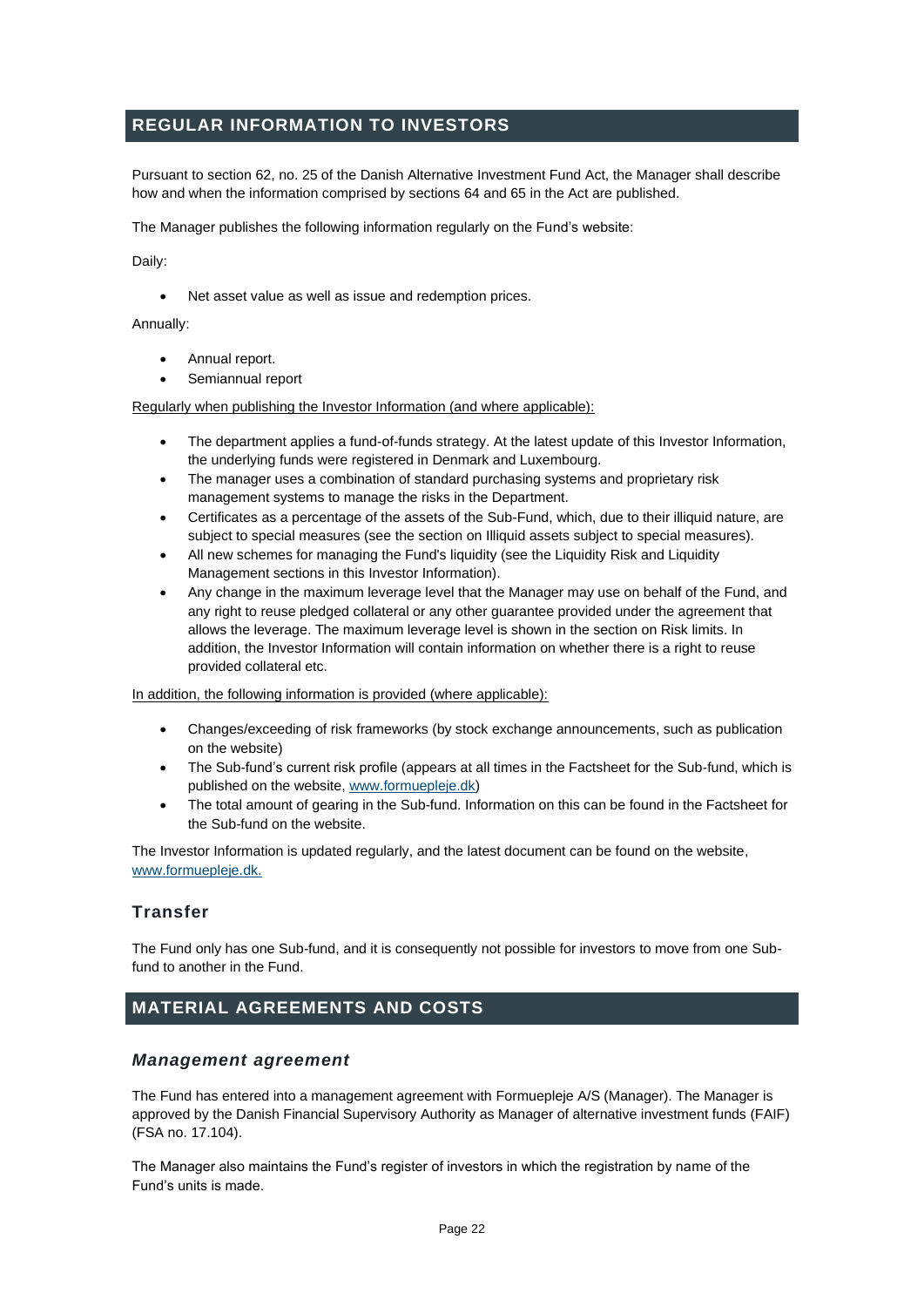The Sub-fund in the Fund pays a fixed fee of 0.22% of the assets as remuneration for the Manager's services. Remuneration is calculated and invoiced monthly in arrears corresponding to 1/12 of 0.22% = 0.018333% of the net assets of the Sub-fund, before the Manager's fixed fee and performance fee. The fee is calculated at the end of each month on the basis of the Sub-fund's assets, which are calculated at the official closing price on the third-to-last trading day of each month. The fee is settled on the second-tolast trading day of each month.

Either party may terminate the management agreement subject to six month's notice, or shorter notice if agreed by the parties.

The Manager has drawn up a policy for conflicts of interest to meet the potential conflicts of interest that may arise in connection with the delegation. The current policy for handling conflicts of interest can be accessed via the Fund's website.

The Fund's additional costs, including among other: costs related to the board of directors, accountants, the Danish Financial Security Authority and other public authorities, stock market, holding of the general meeting, register of shareholders, market making, VP Securities A/S, fees to the custodian due to depositary services etc. and usually bank services, are all hold be the Fund itself.

## *Investment advisory services*

The Fund has entered into an investment advisory agreement with the Manager. The Manager comes under the supervision of the Danish FSA, FSA no. 17.104.

The agreement implies inter alia that the Manager prepares macroeconomic analyses and investment proposals for use as input in working out and carrying out the investment strategy. Advice is given in accordance with applicable regulations, the articles of association of the Sub-fund, as well as other of the Manager's guidelines, including risk frameworks (as included in the present Investor Information).

A fixed fee and a variable performance fee are paid as remuneration for the advisory service. The performance fee can be positive or negative.

Furthermore, the Manager guarantees that the annual managerial costs (incl. administration fee, cf. the above) will not be higher for this agreement than was the case until 31.12.2021. This matter is audited annually by the Fund's external auditor.

## Fixed fee

The fixed fee for the advisory service is 2.78% p.a. of the Sub-fund's net assets, before the Manager's fixed fee and performance fee, and is settled monthly, cf. below under Crystallisation frequency. To avoid misunderstandings, it should be emphasised that the fixed fee is calculated before settling any fixed fee for the management of the Fund.

The fixed fee must be viewed in connection with the fact that the Sub-fund's average assets over a 10-15 year period are expected to constitute 500% of the net assets. Added to this are investments in hedging strategies and handling liabilities and risk hedging instruments. This corresponds to a cost per AuM krone of 2.78% / 5 = 0.556% pa of the average AuM. When the fixed fee is set, the active management of assets, liabilities and investment in hedging instruments are accounted for. Furthermore, the Manager does not receive transaction earnings from the Fund's securities dealers, including currency and financial contracts. Additionally, there is no double payment in the situations where the Fund invests in other funds managed by the Manager. The same applies to trades via related parties.

The fact that a fixed fee is paid on the net assets (before performance fees) supports a common interest between the Manager and the Fund that gearing is only done if it creates value for the Fund.

The fixed payment must also be seen in the light of the Manager reimbursing any advisory costs for the funds in which the Fund has invested – including funds not managed by the Manager. If these funds are also managed by the Manager, corresponding administrative costs are reimbursed, with the Manager accruing the net amount. This amounts to a principle that supports a community of interest between the Manager and the Fund, as the Manager is only paid for the service once.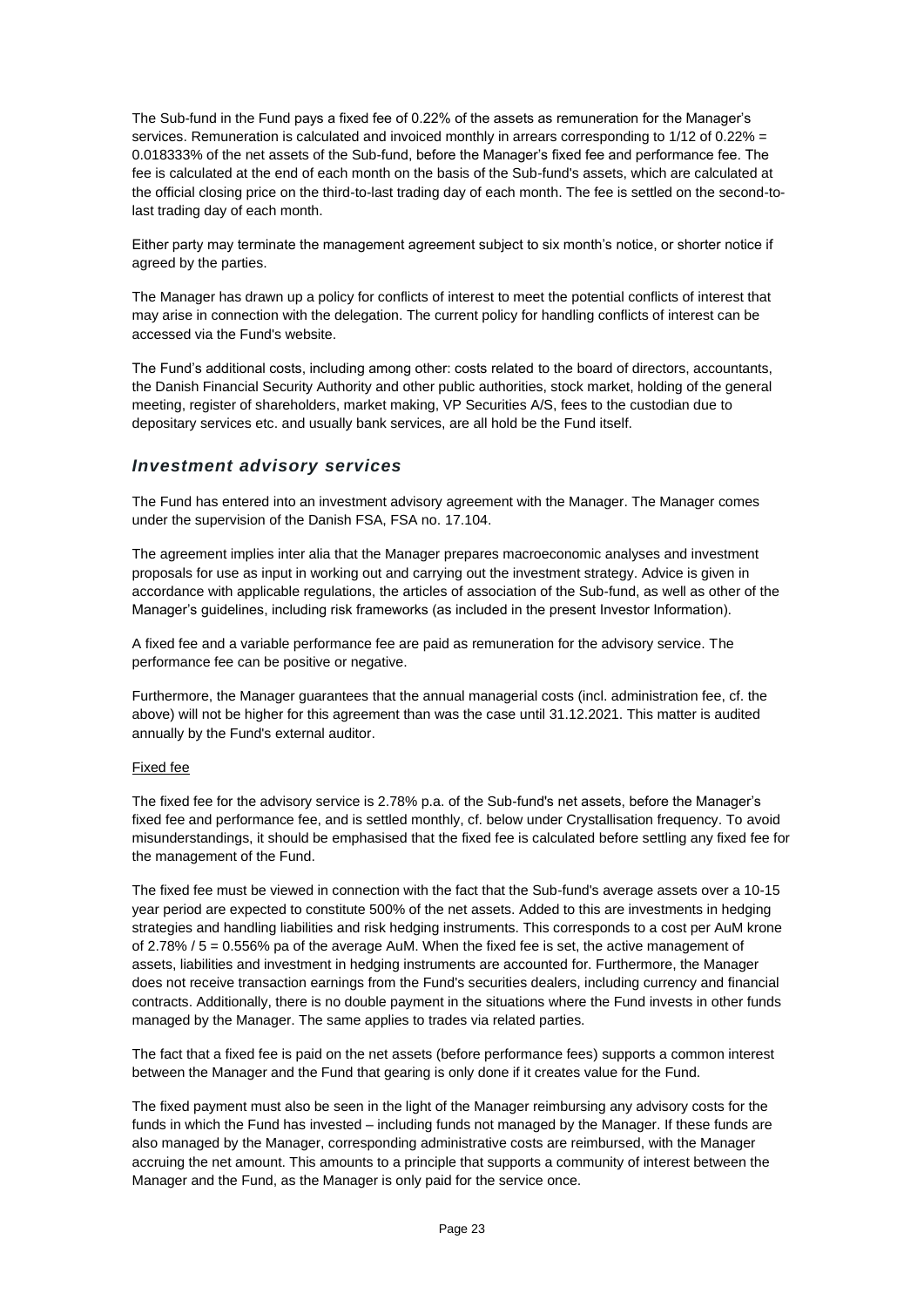#### Variable performance fee

The performance fee, which can be positive or negative, is triggered if the Sub-fund's return differs from the High Water Mark (HWM). Specifically, the performance fee is calculated as:

#### Performance fee = **10% \* [Net asset value before (t) – HWM (t)] \* Circulating units (t)**

#### **= 10% \* [Net asset value (t) – HWM (t)] / 0.9 \* Circulating units (t)**

- (t) indicates the time of settlement,
	- Net asset value before (t) indicates the Sub-fund's net asset value at the time of settlement of the performance fee, plus non-settled performance fee per Sub-fund unit
	- HWM (t) indicates HWM immediately after the performance fee was last settled
	- Net asset value (t) is the Sub-fund's net asset value after all costs at time (t) and is the Sub-fund's official net asset value.

If the return is smaller (previously non-settled performance fee), a negative performance fee is triggered – and vice versa, cf. this in more detail below.

The new HWM valid after settlement time (t) is determined as:

HWM  $(t+1)$  = the higher of:

[Net asset value (t)] \* [1+ 7%^(1/12)]

or

HWM(t)

HWM can therefore never be reduced.

#### Elaborating on hurdle rate

The absolute return target must be understood on the basis of investors' alternative investment in an ungeared global share index portfolio (hereinafter "un-geared Index Portfolio") which, compared with the Subfund, has the same loss risk approximately 2 years after a major and sustained decline in the stock market. This un-geared Index Portfolio will have an expected long-term return of 6.2% p.a. before costs, based on return expectations for the next 10 years from the Council on Return Expectations (RFA). The hurdle rate of 7% contains a significant addition relative to the un-geared Index Portfolio as described in more detail in the section "Purpose". The significant addition must reflect that the Sub-Fund invests in a manner that entails a legitimate expectation of a higher long-term return.

The 7% hurdle rate must, in addition to being significantly above the long-term return for the un-geared Index Portfolio, also exceed the long-term market return that can be expected from the Sub-fund being able to use gearing. Over a business cycle of 10-15 years, the Sub-fund will on average be expected to have a 500% investment in assets relative to net assets, but with a market exposure of 400% of net assets due to the use of currency hedging instruments. A comparable market return will therefore have an approximately 400% investment in a low-risk index portfolio, consisting of 25% equities and 75% bonds. The expected return for such a low-risk index portfolio, based on the next 10 years' average return expectations from the RFA, is one of 1.70% p.a. With 400% invested in such a low-risk index portfolio, and funding costs set at 0.0% for the next 10 years, the result is an expected return of 6.80% before costs. The hurdle rate of 7% p.a. after all costs is thus set higher than what can be expected from a passive market portfolio for the next 10 years. This higher hurdle rate thus also reflects that the Sub-fund is actively managed.

The fact that the Sub-fund is actively managed means that the Sub-fund's return after all costs in the long term must more than exceed the hurdle rate of 7% p.a.

#### Settlement of performance fees is elaborated below:

As of 1/1/2022, settlement has been made with a hurdle rate set at 7.00% p.a.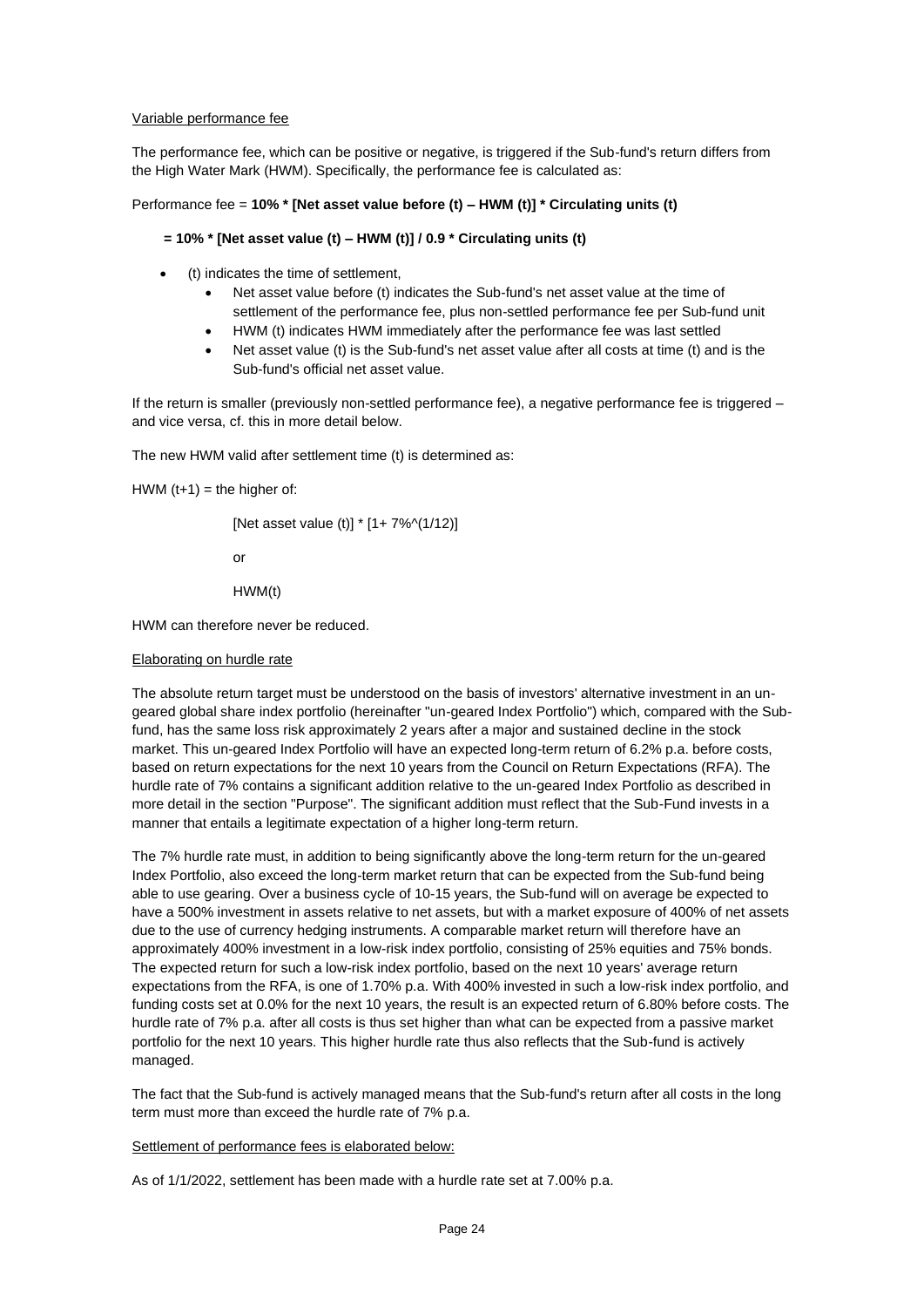The hurdle rate is added to the Sub-fund's net asset value from the last time the performance fee was settled.

Immediately after settlement of a positive performance fee, HWM is revalued to the Sub-fund's net asset value at the time of settlement plus 7% p.a. until the next settlement date. Settlement is made monthly.

If, at the time of the monthly settlement, the Sub-fund's net asset value is 200.00 (including settlement of performance fee) at the time of a positive settlement of the performance fee, the new HWM = 200.00 \*  $(1+7%)$  $(1/12)$  = 201.13 at the next settlement date one month later, cf. below.

If the performance fee is negative, the principle is similar, but HWM will never be able to drop.

#### **Positive performance fee; Net asset value is higher than HWM – and regulation of HWM**

If the Sub-fund's net asset value is higher than HWM after all costs, a positive performance fee must be settled. The performance fee is then calculated as:

> 10% of the difference between the Sub-fund's net asset value plus non-settled performance fee per Sub-fund unit and HWM.

The above result multiplied by the Sub-fund's number of units at the time of settlement will then correspond to the performance fee for the month.

In the event of a positive performance fee, a maximum amount can be paid that corresponds to the Subfund having paid a cumulative 7% in performance fees of the Sub-Fund's average net assets over the last 12 months.

HWM is revalued after settlement of performance fees to the net asset value which corresponds to the Sub-fund's net asset value at the time of settlement of the performance fee, plus 7% p.a., until the next settlement date one month later.

This settlement principle means that the long-term investor immediately pays a performance fee, which corresponds to the return that they have achieved.

#### **Negative performance fee; Net asset value is lower than HWM – and regulation of HWM**

If the Sub-fund's net asset value is lower than HWM after all costs, a negative performance fee is settled, which the Manager offsets in the fixed fee that the Manager receives monthly. The performance fee is then calculated as:

> 10% of the difference between the Sub-fund's net asset value plus non-settled performance fee per Sub-fund unit and HWM.

The above result multiplied by the Sub-fund's number of sub-fund units at the settlement date will then correspond to the performance fee for the month (which will be negative).

HWM at the next settlement (one month later) is determined as the higher of the most recent HWM and the Sub-fund's net asset value at the time of settlement of the performance fee, plus 7% p.a. until the next settlement date.

The negative performance fee may not exceed 0.75% p.a. of the Sub-fund's net assets – and a maximum of 1/12 of this per month. If a situation arises in which this limitation comes into force, the new HWM(t+1) for the next time of settlement is determined as follows at the monthly settlement, as whichever is the higher of:

The old HWM(t)

or

Net asset value(t) revalued by +7% p.a. until the next time of settlement.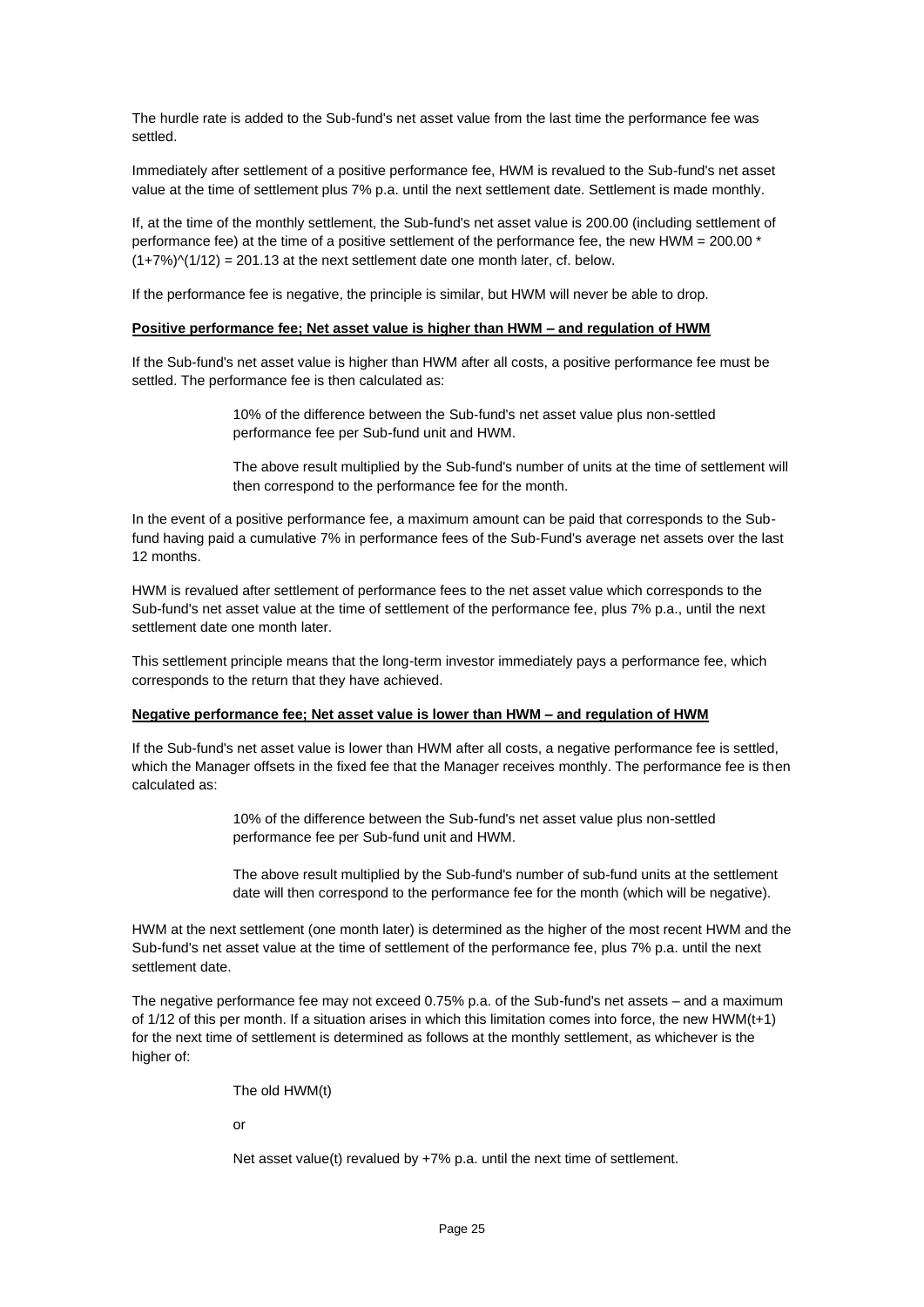In the example of a negative performance fee, the new HWM(t+1) (one month later) will be above the Subfund's net asset value(t) and at least on a par with the old HWM(t). A discount can therefore be expected at the next settlement, unless the Sub-fund's net asset value at the next settlement reaches the level of (or exceeds) the new HWM.

In a situation where a negative performance fee is settled only by what corresponds to the maximum negative performance fee for a settlement period:

- The long-term investor will therefore experience a staggering of periods in the payment of the negative performance fee, as the negative performance fee is repeated in the coming periods, until the Sub-fund's net asset value exceeds HWM again.
- New investors who buy units in the Sub-fund may benefit from the net asset value being below HWM, but this is not taken from the Sub-fund's other investors, as the Manager's payment in the form of a negative performance fee to the Sub-fund instead increases if net assets increase, and the Sub-fund's net asset value continues to be below the new HWM at the next time of settlement.
- Investors who want to sell units in the Fund will, however, miss out on a possible future negative performance fee, as the first increases in the Sub-fund's net asset value do not trigger a positive performance fee.

For the Manager, this means that even in an extreme market situation, there will continue to be a minimum current income, so that considerable resources can continue to be allocated to the management of the Fund's assets.

The table below shows a made up example of the significance of different return developments for the settlement of fixed fees and performance fees, over a period of six months.

|                                                             | <b>End of December</b> | <b>End of Janurary</b> | <b>End of February</b> | <b>End of March</b> | <b>End of April</b> | End of May   | <b>End of June</b> |
|-------------------------------------------------------------|------------------------|------------------------|------------------------|---------------------|---------------------|--------------|--------------------|
| Return before fixed and variable costs -> -> -> -> -> -> -> |                        | 0.50000%               | 1,00000%               | 0.50000%            | 1,00000%            | 0.50000%     | 1,00000%           |
| <b>New model</b>                                            |                        |                        |                        |                     |                     |              |                    |
| <b>HWM</b>                                                  | 200,00                 | 201,13                 | 201,69                 | 203,17              | 203,74              | 205,22       | 205,80             |
| Net asset value before costs                                |                        | 201,00                 | 202,57                 | 203,03              | 204,62              | 205,09       | 206,69             |
| Net asset value after fixed costs                           |                        | 200,50                 | 202,06                 | 202,53              | 204,10              | 204,58       | 206,17             |
| Net asset value after all costs (IV)                        | 200,00                 | 200,5608               | 202,02                 | 202,59              | 204.07              | 204.64       | 206,13             |
| <b>Fixed fee</b>                                            |                        | 0,503                  | 0,506                  | 0,508               | 0,512               | 0,513        | 0,517              |
| Variable fee                                                |                        | $-0.063$               | 0,037                  | $-0.064$            | 0,037               | $-0.065$     | 0,037              |
| <b>Fixed monthly payment from Manager</b>                   | 0,00                   | 20,000,00              | 20.000,00              | $-20.000.00$        | 20,000,00           | $-20.000.00$ | $-20.000.00$       |
| Fee in total (price point)                                  |                        | 0,4388                 | 0,54253                | 0,44321             | 0,54802             | 0,44769      | 0,55356            |
| total fee I % of IV                                         |                        | 0,21877%               | 0,26855%               | 0,21877%            | 0,26855%            | 0,21877%     | 0,26855%           |

Note: Administration fees paid to the Manager are included in the calculations.

As shown in the table above, HWM can never drop below a previous HWM, even if a negative performance fee has been settled.

## **Crystallisation frequency (settlement period) and the period in between**

Settlement of fixed fees and performance fees takes place monthly at official closing prices on the third-tolast trading day of the month (crystallisation frequency).

Within a settlement period, provisions are made daily for both fixed fees and positive or negative performance fees so that the Sub-fund's net asset value reflects a correct value on a daily basis.

If deemed in the interest of the Fund, the Fund may terminate the agreement effective immediately. If the termination is not caused by material breach of this agreement, then after termination of the agreement, the Manager will be entitled to receive the performance fee in the current month and for six months thereafter.

The investment advisor also assists in connection with securities trading and provision of loans for the Fund's Sub-fund. Trading in bonds is usually settled at net prices and the Manager must concurrently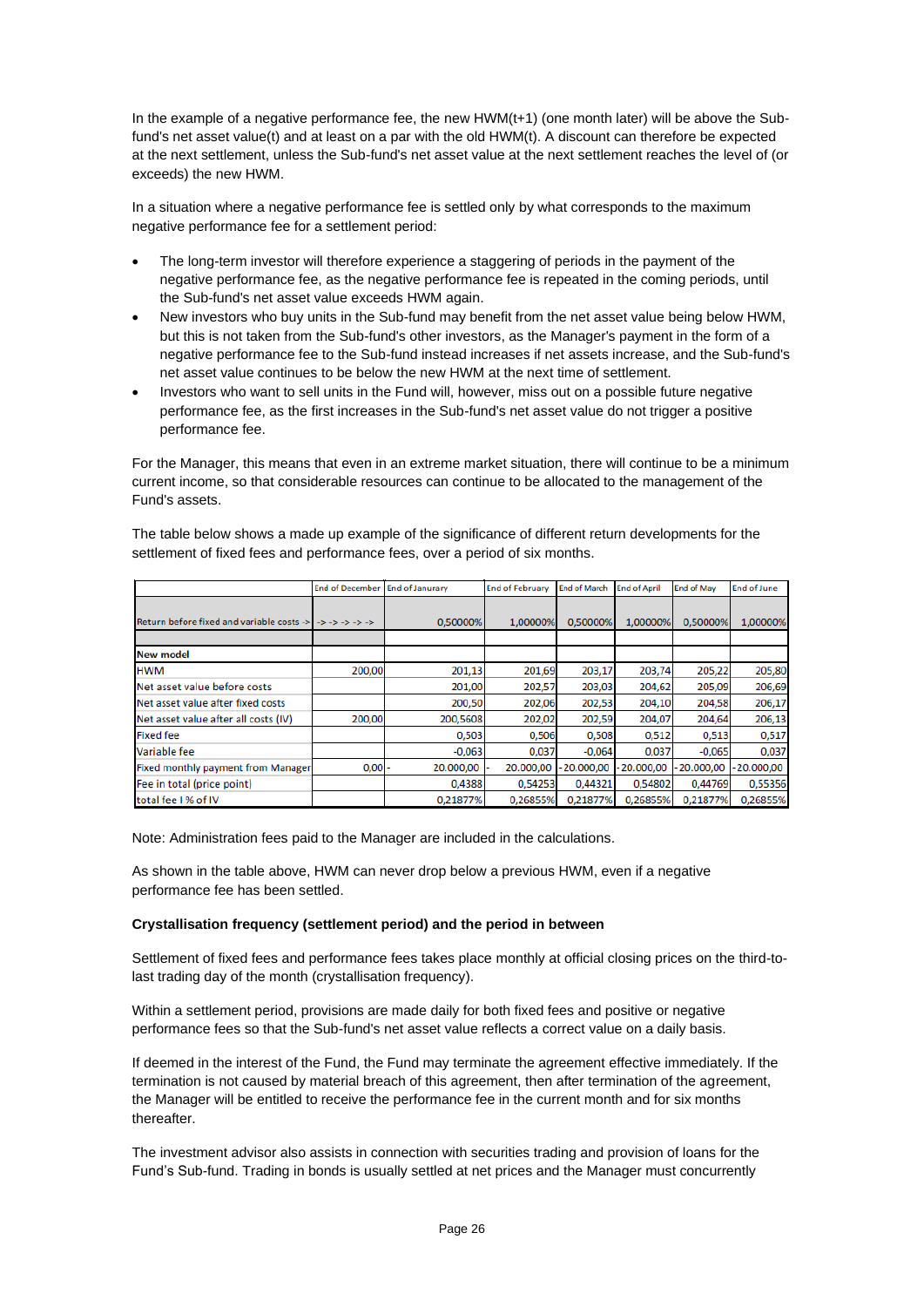ensure that the Fund's trading costs (brokerage, price spreads, etc.) are maintained within the rates stated under issue and redemption costs.

The calculation method and principles for this are described in more detail in the management agreement and associated appendices between the Fund and the Manager. From this, it also appears that the transition to a new settlement method (January 2022) cannot result in the Fund paying more on an annual basis than the Fund was obliged to under a previous agreement.

# *Custodian*

The assets of the Fund must be kept separate from the Manager and held by a custodian meeting the pertinent conditions set out in the Danish "lov om forvaltere af alternative investeringsfonde m.v." (Act on Alternative Investment Fund Managers, etc.).

Under an agreement with Danske Bank and in accordance with the Danish "lov om forvaltere af alternative investeringsfonde m.v." (Act on Alternative Investment Fund Managers, etc.), the Fund has appointed the bank as custodian for the Fund. The custodian function at Danske Bank is functionally and organisationally separated from the bank's other customer-oriented activities.

With the agreement, the custodian assumes responsibility for holding and monitoring the Fund's financial assets, monitoring investment and gearing limits, including checking the Fund's cash flows and ensuring that they are booked correctly in the Fund's accounts, for instance in connection with investors' issues and redemptions in the Fund.

In addition, the custodian shall ensure

- that the sale, issue, repurchase, redemption and annulment of units in the Fund are affected in accordance with the legislation and the Fund's articles of association
- that the net asset value calculation and the associated procedures are affected in accordance with applicable law and the Fund's articles of association
- that the consideration in relation to transactions entered into by the Fund is made to the Fund within customary time-limits
- that the income of the Fund is applied in accordance with applicable law and the Fund's articles of association.

The custodian is liable towards the Fund or its investors for any loss of financial instruments held in custody that is caused by the custodian or any third party to whom this assignment has been delegated; see below for further details. However, the custodian shall not be liable for the loss of instruments if it can be substantiated that the loss is due to an external event that the custodian could not reasonably have been expected to control and whose consequences would have been unavoidable also if the custodian had taken all reasonable measures.

Furthermore, the custodian is liable for any other loss in consequence of the custodian's negligent or wilful neglect of its obligations, see above.

Subject to the pertinent conditions in the Danish "lov om forvaltere af alternative investeringsfonde m.v." (Act on Alternative Investment Fund Managers, etc.), the custodian may delegate the holding of the Fund's financial instruments which are held in a custody account (securities) to a third party (sub-custodian). As a predominant general rule, the custodian's liability towards the Fund and the Fund's investors is not affected by any delegation. In special instances, the custodian may, by agreement with the applicable third party and the Fund, take measures aimed at transferring the liability from the custodian to the applicable third party. No measures have been taken to transfer the custodian's liability to such sub-custodians. The Fund's foreign securities are deposited abroad with recognised, international financial companies.

As remuneration for the services handled by the custodian the Fund pays a basic fee of 27.000 DKK per sub-fund per year. For foreign securities, a country-dependent deposit fee of between 0.0075% and 0.33% p.a. of the market value of the Fund's foreign securities. The deposit agreement can be terminated by the Association and Danske Bank with 6 months' notice.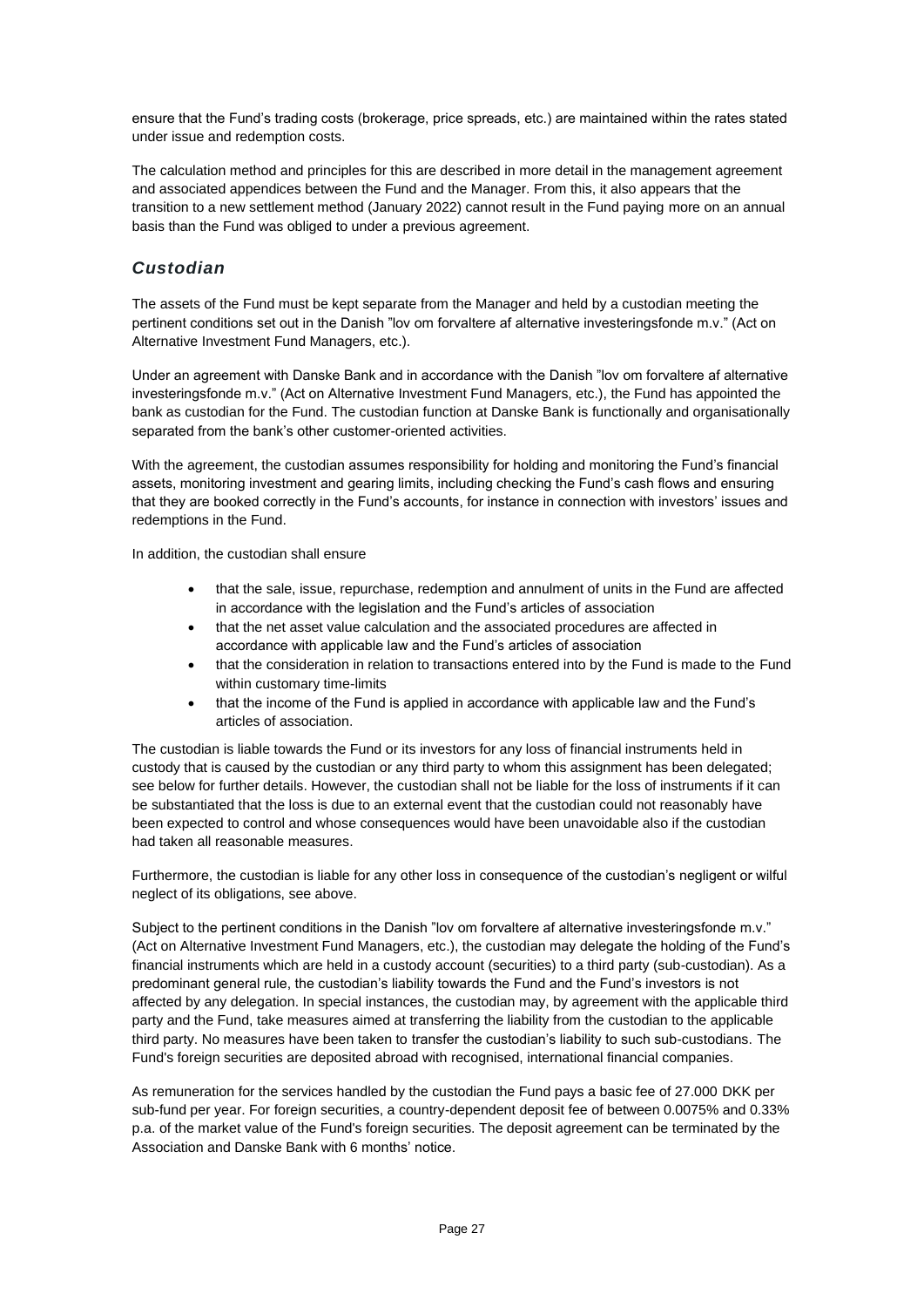# *Accountants*

The Fund's auditors perform the regular external task of auditing for the Fund and, on an ad hoc basis, may be given other duties relating to accounting, tax and non-auditing services. Furthermore, based on the information underlying the work done, the auditors shall submit conclusions and information about the Fund and audit the Fund's annual report.

# *Marketing of the Fund*

The Fund and Manager have entered into a collaboration agreement on marketing of the Fund. Under the agreement, the Manager undertakes to distribute the Fund's Sub-fund and ensure that the Manager's employees have completed training and obtained the necessary certifications to entitle them to perform this activity in a qualified manner.

There is no separate fee for marketing or distribution of the Fund. The relevant agreement is governed by the advisory agreement with the Manager.

## *Market maker*

The Fund has entered into an agreement with Danske Bank for the latter to quote prices for the units in the Divisions, for instance in the Nasdaq Copenhagen A/S trading systems, on every trading day apart from in exceptional situations. The purpose is to promote liquidity through trading in the units. Market-making must include purchase and sale prices and be based on current issue and redemption prices. Danske Bank is remunerated for the services on a quarterly basis for the sub-fund's trading activity. The make maker agreement can be terminated by either party with 1 months' notice.

# <span id="page-28-0"></span>**TOTAL ADMINISTRATIVE EXPENSES**

The performance fee may not exceed 7% of the Sub-Funds' highest asset value in the financial year.

The total cost of administrative expenses can be found in the Fund's annual rapport.

## Annual Percentage Rate (APR)

The annual percentage rate (APR) includes administrative expenses, transaction costs for operating activities and the investor's transaction costs in the form of maximum issue premiums and redemption deductions. The amount is calculated under the assumption that the investment is held for seven years.

The latest calculated APR for the Sub-fund can be found in the Fund's annual rapport.

## Fees to the Danish Financial Authority and the Board of Directors

The overall fee to the Danish Financial Authority is paid once a year and is determined by the Danish Financial Authority by the end of the calendar year,

The overall fee to the Fund's Board of Directors is approved on the Fund's general meeting.

The fees to the Danish Financial Authority and the Board of Directors can be in the Fund's annual rapport.

# <span id="page-28-1"></span>**RESPONSIBLE INVESTMENTS**

Formuepleje wants to achieve a long-term, attractive return for all funds. This presupposes focused risk management, which also includes assessment of environmental, social and governance-related (ESG) conditions. In its work with ESG, Formuepleje focuses on i.a. environmental and climate impact, labour rights, human rights and anti-corruption. Guidelines for this work are set out in the Responsible Investment Policy, which covers all ESG areas, including environment and climate change, labour rights and employee conditions, respect for human rights, anti-corruption and bribery. As a rule, Formuepleje addresses all areas in accordance with the same principles. Generally, Formuepleje wants to raise ESG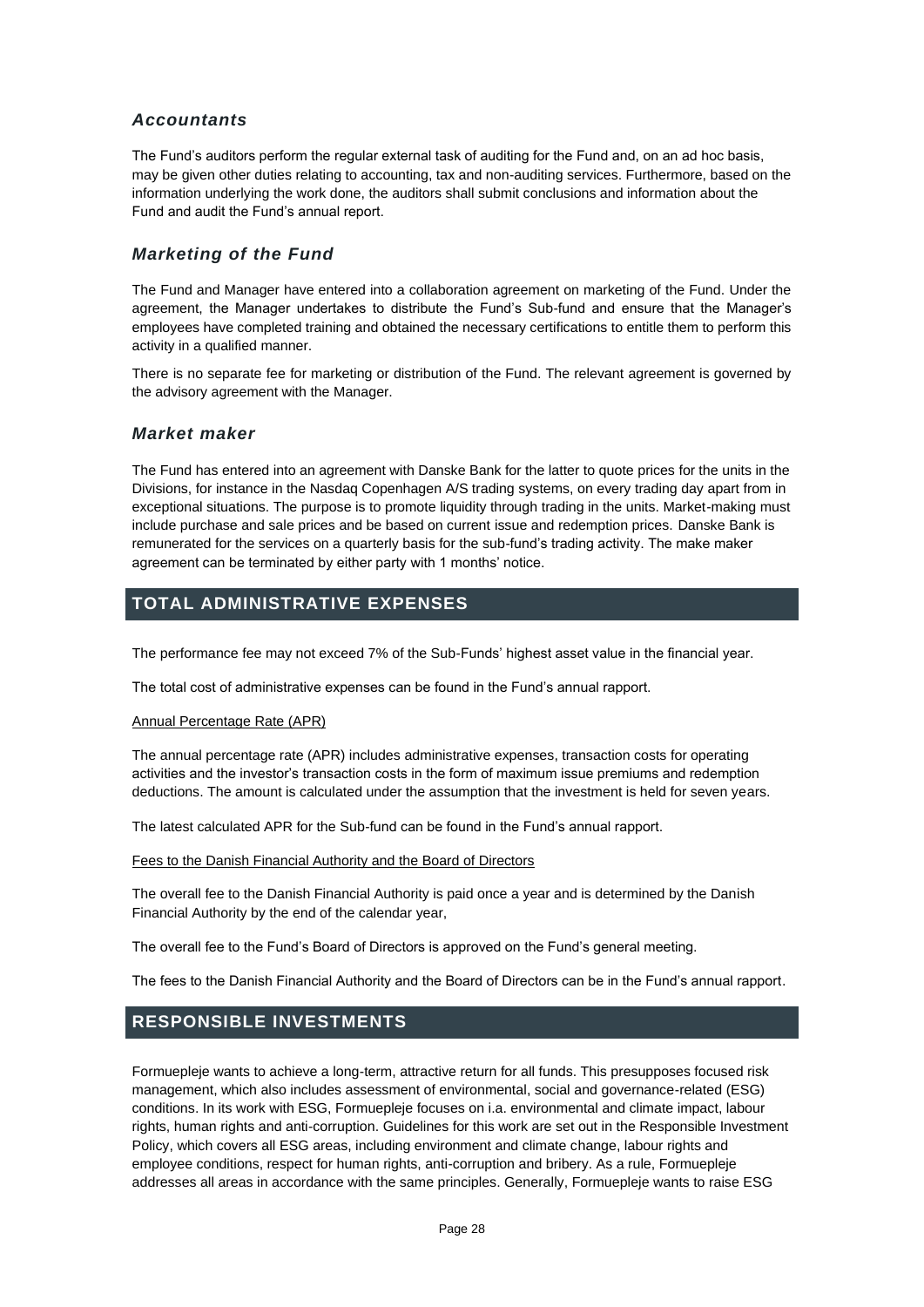standards in the markets where investments are made, as this has a number of social benefits in the form of i.a. higher growth and a more sustainable development.

Formuepleje wants to influence the companies, who they invest in. Exercising active ownership is a natural part of active asset management, since it allows both influencing and reducing specific investment risks and makes it possible to make an impact on the invested companies in a direction, which promote a sustainable development. Enforcement of the Policy for active ownership is also an obligation as a responsible investor.

The Policy for responsible investment and Policy for active ownership can be found on the fund's website, www.formuepleje.dk.

The basis for Formuepleje's responsible investment policy is the UN PRI ("United Nations Principles for Responsible Investment"), which is a set of principles for responsible investment. UN PRI is a global initiative to promote responsible investment and was established by some of the world's largest investors in co-operation with the UN. Formuepleje has endorsed these principles and conducts an annual reporting and assessment process under the guidelines of the PRI. Part of this report is published on the PRI website.

Formuepleje works on the basis of a number of principles in relation to responsible investment which, among other things, mean that ESG analyses are included in all investment processes, and that Formuepleje refrains from investing in companies whose risk of violation of international principles of corporate social responsibility is unacceptable.

Formuepleje has entered into consulting agreements with external investment advisors for all equity funds. All portfolio managers (internal and external) must be able to demonstrate their approach to ESG risks. This method must be well-described, consistent, and adapted to the specific market conditions. The approach of Formuepleje's ESG Committee is evaluated on an ongoing basis, at least once a year. External investment advisers have all signed the UN PRI or meet similar requirements, and they all involve ESG factors in their investment process. For example, this may happen by a worse ESG score or uncertainty about the ESG score detracting from the valuation of companies. Work on responsible investment is also an integral part of the ongoing evaluation of the advisors, and at least annually separate ESG meetings are held with investment advisors, where the ESG work is the main point on the agenda.

Formuepleje will not publish an external exclusion list, but can continually opt out of companies which supposedly violate international principles of social responsibility such as the UN Global Compact, UN Guiding Principles and the OECD Guidelines for Multinational Enterprises. Formuepleje cooperates with an external service provider from which reports on companies suspected of serious violations of international norms and conventions are regularly received. As a rule, these recommendations are followed, but all input is evaluated and Formuepleje's investment committee makes the final decision on possible exclusions of companies. Companies in the portfolios have already been through the relevant portfolio manager's own due diligence process, so it is rare that Formuepleje ends up excluding a company from the portfolios.

In collaboration with an external actor, Formuepleje works actively to influence companies which are suspected of violating international norms. Formuepleje receives regular reports on developments in individual cases, and on whether there is still a prospect of a solution being reached. This is included as an important input in the evaluation of whether it is possible to continue investing in these companies. As a rule, Formuepleje considers supporting companies which are moving in the right direction in terms of ESG matters more effective than divestment.

Formuepleje does not expect the consideration of ESG risks in the investment process to reduce returns for the funds. Investing in companies that understand and manage ESG-related risks – including respecting international principles for corporate social responsibility – results in healthier long-term returns and higher risk-adjusted returns.

The fund is classified as a financial product according to article 6 in the ESG Disclosure regulation. The investments, that are the basis for this financial product, do not account for the EU criteria for environmentally sustainable economic activities.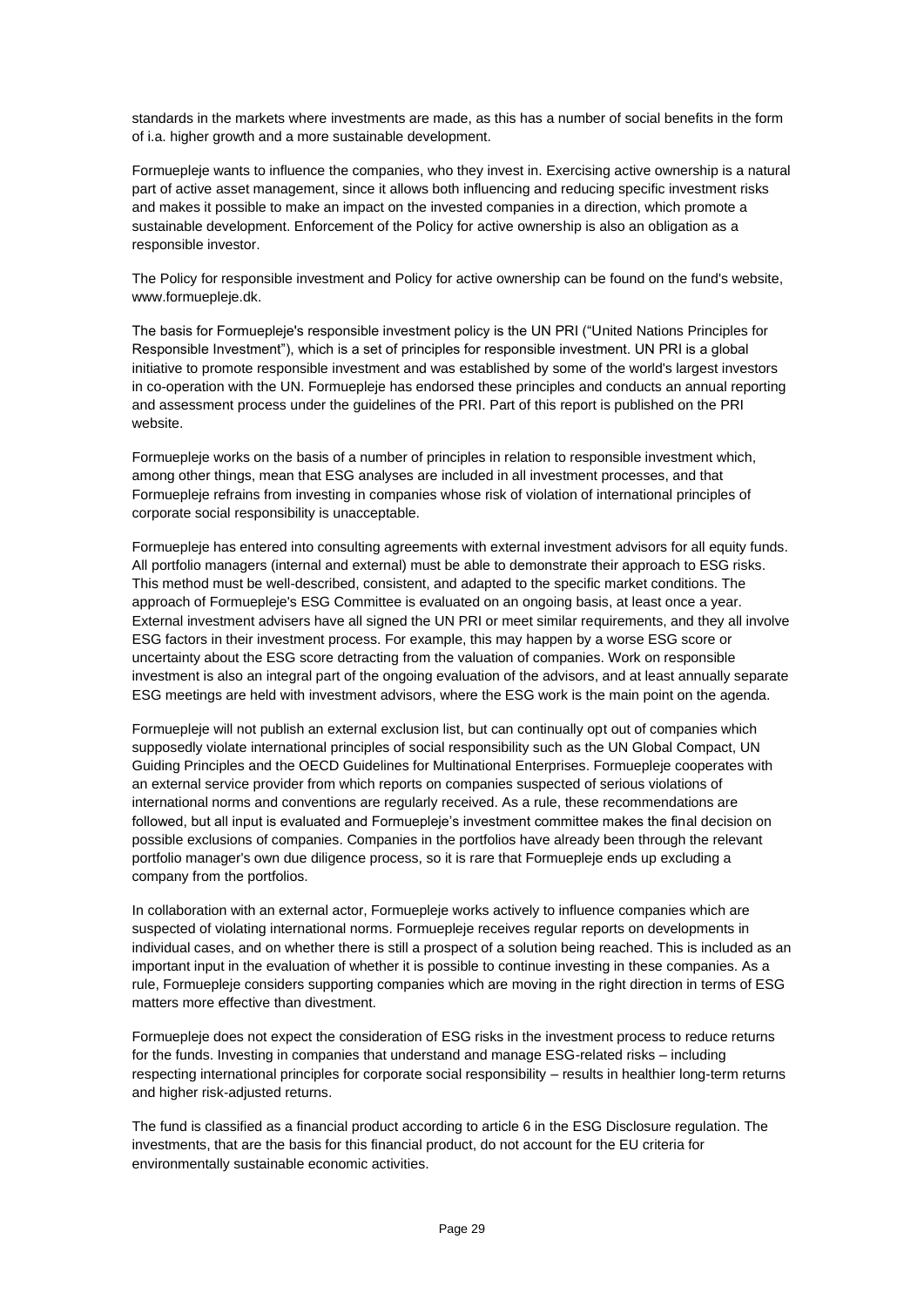# <span id="page-30-0"></span>**ASSOCIATED INDIVIDUALS AND COMPANIES**

## *Board of Directors of the Fund*

Managing Director, cand.silv., E\*MBA, HD(F) Carsten With Thygesen (chairman)

Professor, PhD, Institute of Law, cand.merc.(jur.) Hanne Søndergaard Birkmose

Attorney-at-Law, Partner, DLA Piper Denmark Advokatpartnerselskab, cand.jur. Michael Vinther

Director, cand.oecon Lars Sylvest

## *Manager of the Fund*

Formuepleje A/S Management, Søren Astrup, Henrik Franck and Henry Høeg Værkmestergade 25, 8. DK-8000 Aarhus C, Denmark CVR no. 18 05 97 38

## *The Fund's Investment Advisor*

Formuepleje A/S Management, Søren Astrup, Henrik Franck and Henry Høeg Værkmestergade 25, 8. DK-8000 Aarhus C, Denmark CVR no. 18 05 97 38

## *The Fund's auditors*

EY, Godkendt Revisionspartnerskab Dirch Passers Allé 36 DK-2000 Frederiksberg CRN (CVR) 30 70 02 28

# *The Fund's Custodian*

Danske Bank A/S Holmens Kanal 2-12 DK-1092 Copenhagen K CVR no. 61 12 62 28

# <span id="page-30-1"></span>**COMPLAINTS OFFICER**

In accordance with the Danish Financial Business Act, investors in the Fund may file a complaint with the Fund's complaints officer with the Fund's Manager. Complaints guidelines are available on the website <https://www.formuepleje.dk/om-os/klagevejledning/> and can also be obtained by contacting the Manager.

# <span id="page-30-2"></span>**INVESTOR INFORMATION, ANNUAL REPORT, ETC.**

Key Investor Information, Investor Information and annual reports are published on the Fund's website.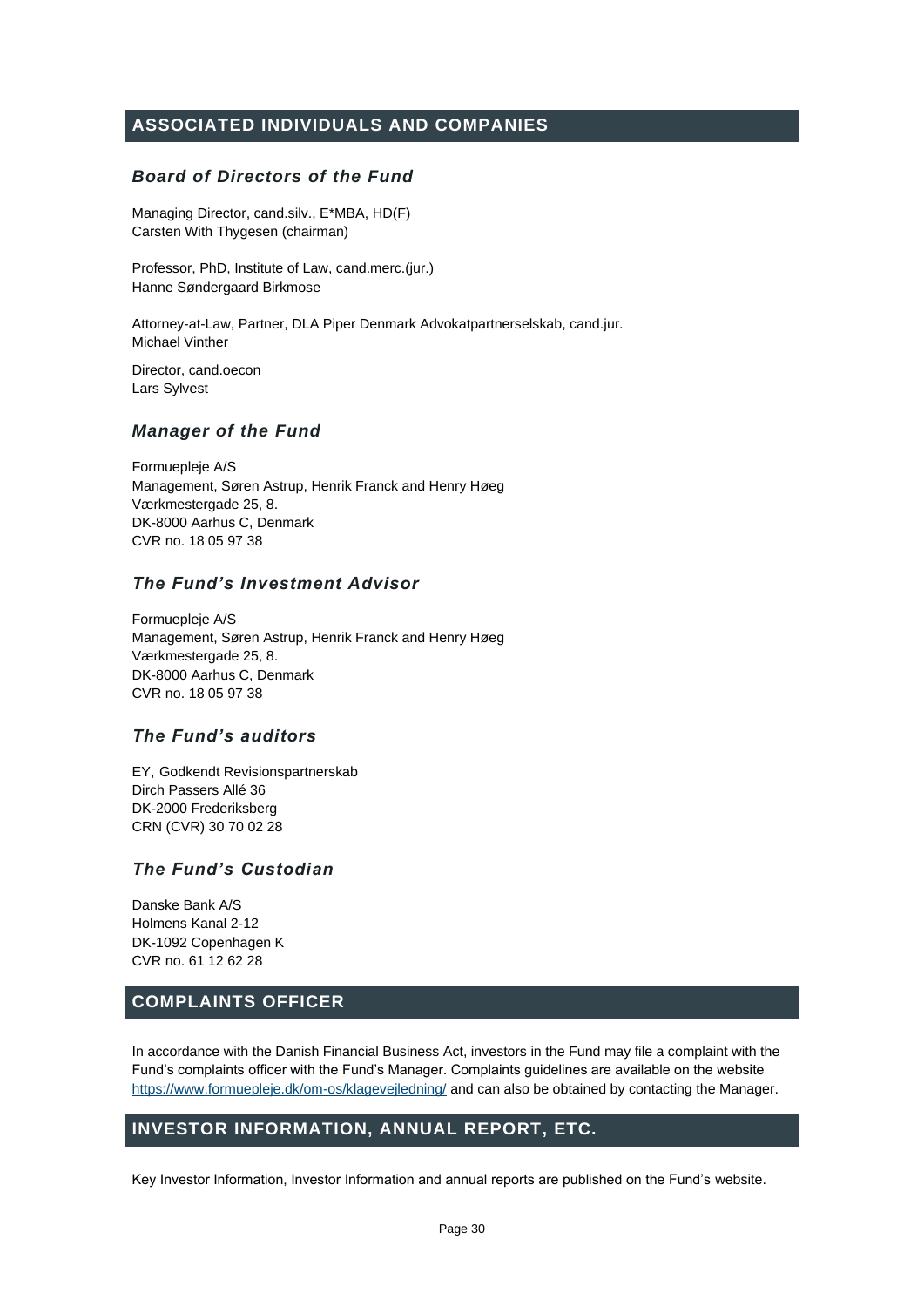# <span id="page-31-0"></span>**PERSONAL DATA**

You can read more about how we process personal data in the Privacy policy which is available on [www.formuepleje.dk.](http://www.formuepleje.dk/) If you have any questions regarding the use of personal data you are very welcome to contact the Fund's Manager. You can contact Legal & Compliance on [legal@formuepleje.dk.](mailto:legal@formuepleje.dk)

# <span id="page-31-1"></span>**SPECIAL RESERVATIONS**

This Investor Information, which has been prepared in Danish, addresses Danish investors and has been drawn up in accordance with Danish rules and legislation.

This Investor Information is approved by Finansinspektionen in Sweden for the purpose of selling and marketing units to retail customers in Sweden. The Investor Information is not approved by or registered with other foreign authorities with a view to sale and marketing of units to retail clients outside Denmark.

The shares cannot be supplied or traded in USA and Canada and this Investor Information cannot be handed over to investors domiciled in these countries.

Information contained in this Investor Information does not constitute advice concerning investments or any other issues and does not constitute an offer or solicitation of an offer to buy or sell. Investors are encouraged to obtain individual advice on their own investment situation and related issues.

The details of this Investor Information do not constitute an offer or a solicitation of an offer in any jurisdiction where such offer or solicitation of an offer is not allowed or to individuals to whom such offer or such solicitation of an offer is not allowed.

Any information contained in the present Investor Information, including in relation to investment strategy and risk profile, is subject to change as resolved by the Manager within the framework of legislation and the articles of association.

This version of Investor Information supersedes any and all previous versions of Investor Information in relation to the matters herein addressed. The wordings of any and all previous versions therefore cease to be valid as of the date of publication of this Investor Information.